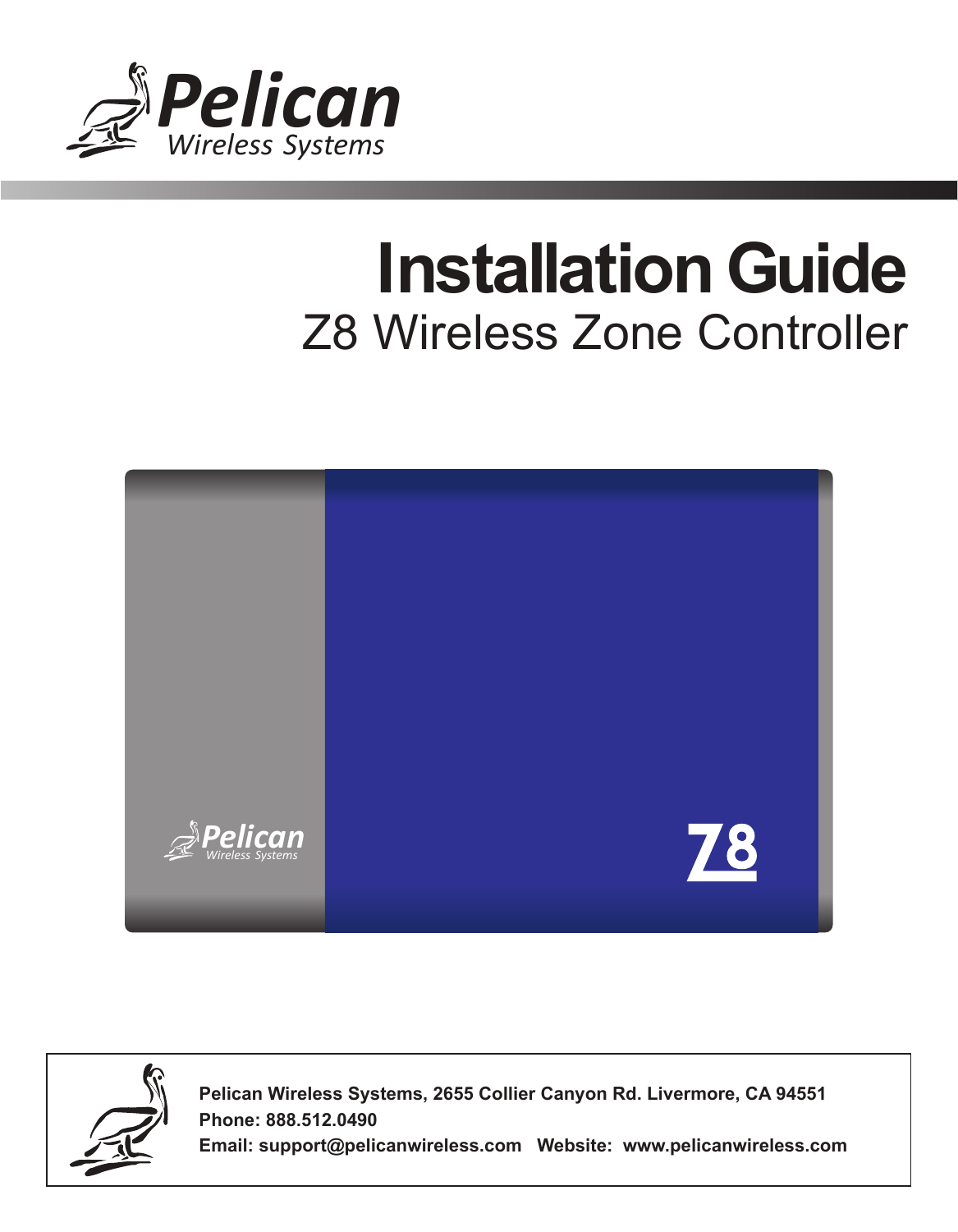# Table of Contents

| Specifications 3                                                                                                                                                                                                                     |  |
|--------------------------------------------------------------------------------------------------------------------------------------------------------------------------------------------------------------------------------------|--|
| Provided Equipment (All and All and All and All and All and All and All and All and All and All and All and Al                                                                                                                       |  |
| Terminal Designations (1996) 44 and 200 million and 200 million and 200 million and 200 million and 200 million                                                                                                                      |  |
| $\boxed{\text{nstallation}}$                                                                                                                                                                                                         |  |
| Installation Process (100) 10                                                                                                                                                                                                        |  |
| Mounting <b>contract to the contract of the contract of the contract of the contract of the contract of the contract of the contract of the contract of the contract of the contract of the contract of the contract of the cont</b> |  |
|                                                                                                                                                                                                                                      |  |
| <b>Conventional Wiring Diagrams</b>                                                                                                                                                                                                  |  |
| Conventional System (15) and the System (15) and System (15) and System (15) and System (15) and System (15) and System (15) and System (15) and System (15) and System (15) and System (15) and System (15) and System (15) a       |  |
| Conventional System with Bypass <b>With Convention Conventional Conventional System with Bypass With Convention</b>                                                                                                                  |  |
| Conventional System with Bypass and Economizer <b>Constanting Conventional System with Bypass and Economizer</b> (27)                                                                                                                |  |
|                                                                                                                                                                                                                                      |  |
| Conventional System with Variable Speed Fan (VFD) and Economizer <b>William Conventional</b> System with Variable Speed Fan (VFD) and Economizer                                                                                     |  |
| Conventional System with Economizer <b>Contract Constantine Conventional</b> 20                                                                                                                                                      |  |
| <b>Heat Pump Wiring Diagrams</b>                                                                                                                                                                                                     |  |
|                                                                                                                                                                                                                                      |  |
| Heat Pump with Bypass <b>construction of the construction</b> and the construction of the construction of the construction of the construction of the construction of the construction of the construction of the construction of t  |  |
| Heat Pump with Bypass and Economizer <b>Contract Contract Contract Pump with Bypass and Economizer</b> 23                                                                                                                            |  |
| Heat Pump with Variable Speed Fan (VFD) Manual Communication and the 24                                                                                                                                                              |  |
| Heat Pump with Variable Speed Fan (VFD) and Economizer <b>Constant Constant Pump with Variable Speed</b> Fan (VFD) and Economizer Constant Constant Constant                                                                         |  |
| Heat Pump with Economizer <b>Contact Act and Service Contact Act and Service 26</b>                                                                                                                                                  |  |
| Boiler Wiring Diagram <b>Construction Community</b> 27                                                                                                                                                                               |  |
| Setup and Configuration manufactured control of the control of the control of the control of the control of the                                                                                                                      |  |
| Troubleshooting 31                                                                                                                                                                                                                   |  |

### **GENERAL**

 The Pelican zone control solution uses strategic logic and built-in learning algorithms to properly condition spaces or areas of diverse load. The zone controller uses sensors and software to monitor temperatures and duct pressure to intelligently navigate complex building environments. The zone controller is a pressure dependent device that maintains space temperature by modulating the amount of supply airflow brought into different spaces. To aid in decision making, space or zone temperatures and total building load is continuously monitored and wirelessly communicated to the zone controller from Pelican thermostats installed through-out the building. During times when zones are being conditioned, rate of temperature change relative to set point is monitored and logic is dynamically adjusted. This data allows the zone controller to satisfy the temperature and ventilation requirements for each zone in a timely and energy efficient manner.

## **PRE-INSTALLATION CONSIDERATIONS**

Before installing any zoning system forethought and planning should take place to identify which type of HVAC equipment the Z8 will be controlling, how many stages the equipment has, how many zones are going to be conditioned, and what the square footage of each zone is for the size of the HVAC equipment. Because the Z8 uses wireless communication, plan installation locations appropriately for each Pelican device. Contact Pelican Support at 888.512.0490 for further assistance.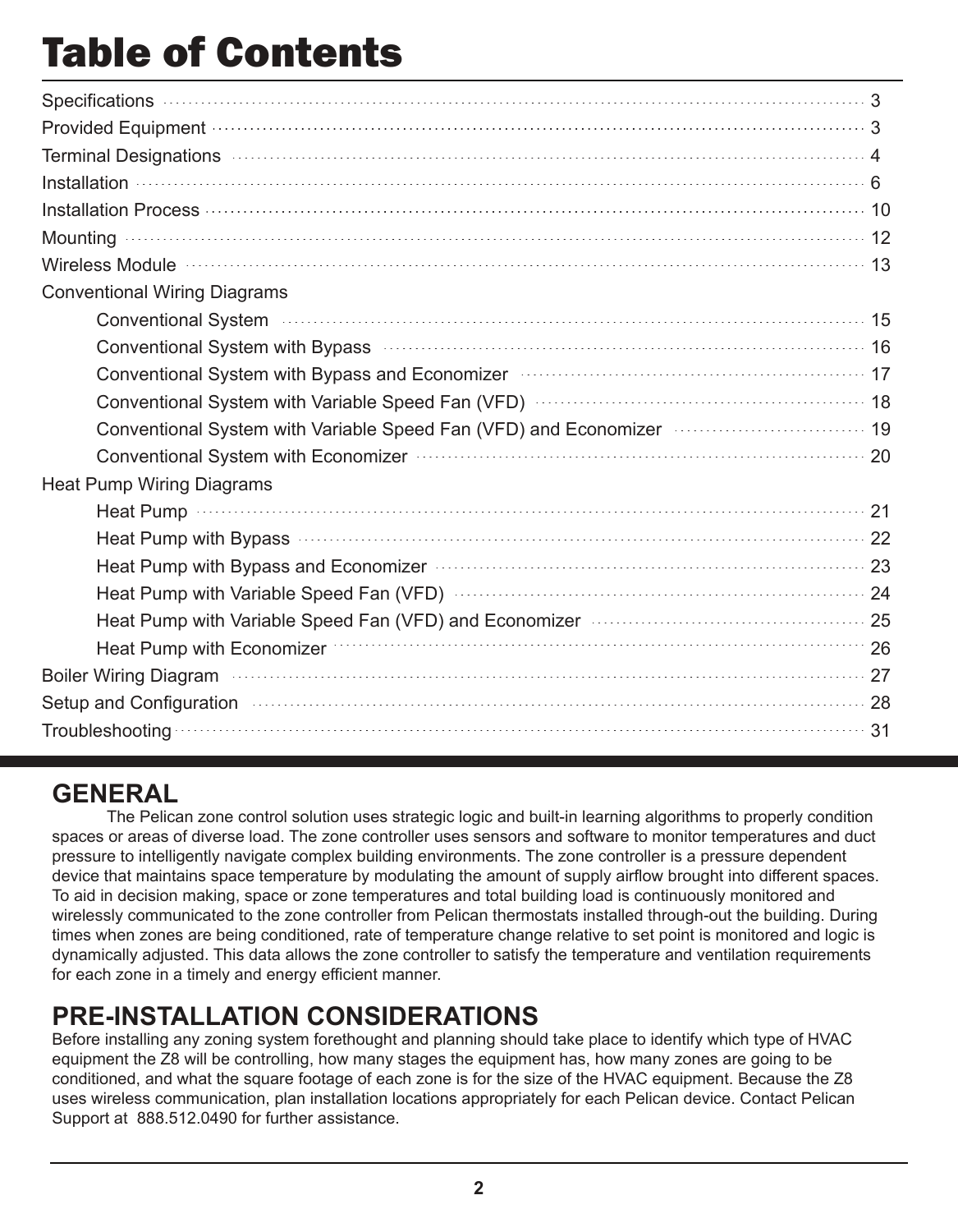#### **SPECIFICATIONS**

#### **Electrical**

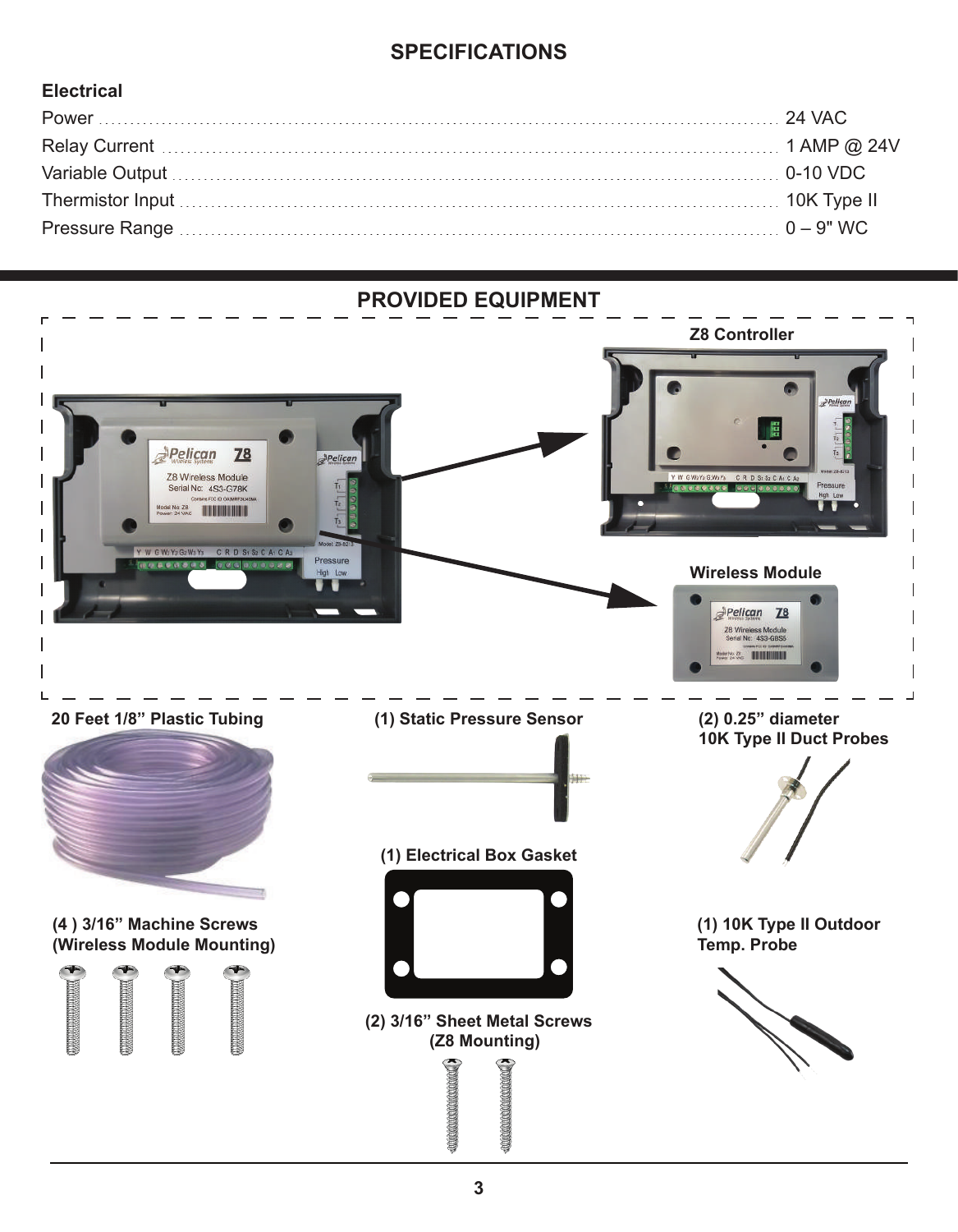#### **TERMINAL DESIGNATIONS**

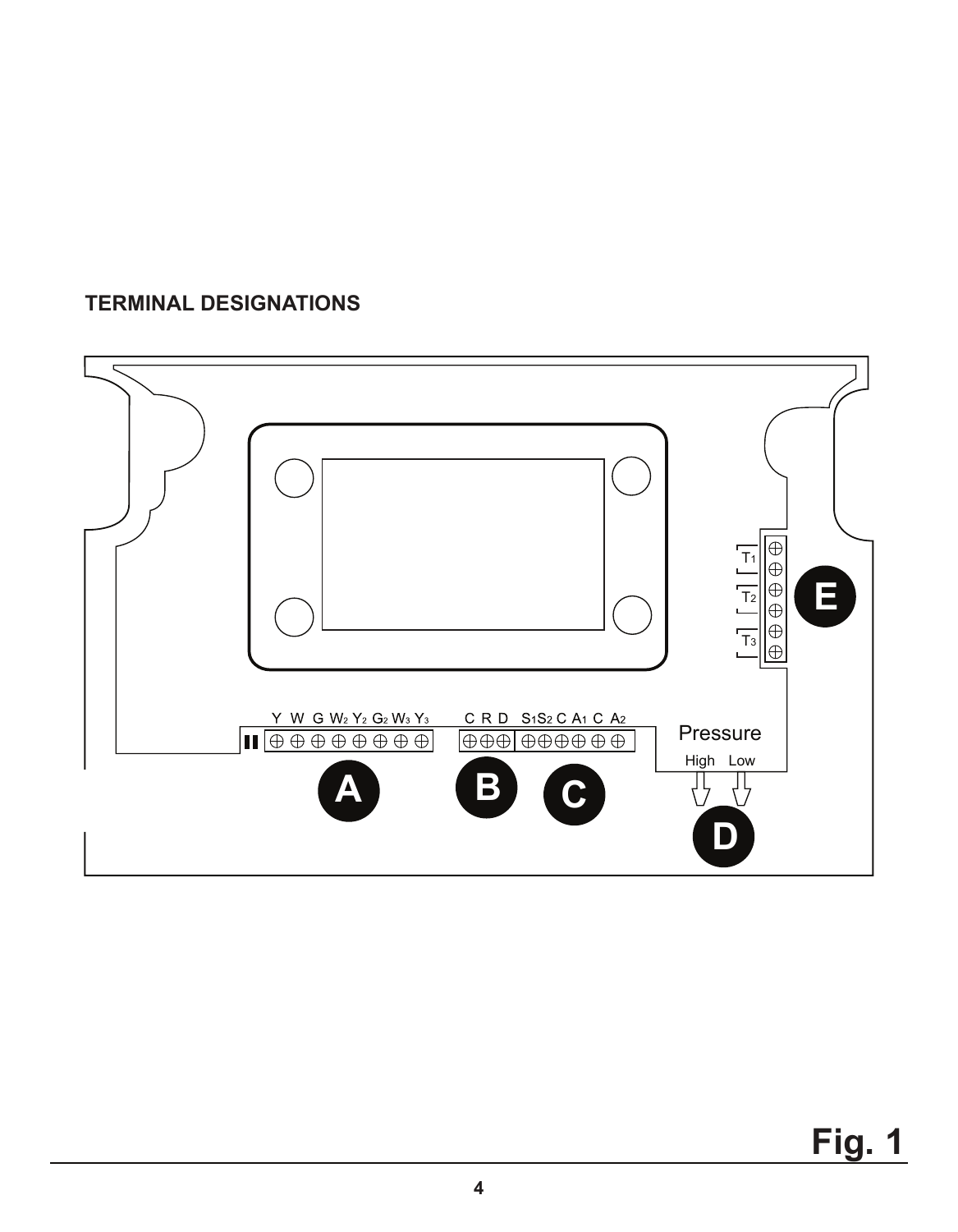#### **HVAC UNIT CONTROL (24VAC Digital Outputs) A**

#### **Conventional Heat Pump**

| Y              | <b>Compressor Stage 1</b>   |
|----------------|-----------------------------|
| W              | Heat Stage 1                |
| G              | <b>Fan Energize</b>         |
| W <sub>2</sub> | Heat Stage 2                |
| Y2             | <b>Compressor Stage 2</b>   |
| G <sub>2</sub> | <b>Exhaust Fan Energize</b> |
| W <sub>3</sub> | Heat Stage 3                |
| Y <sub>3</sub> | <b>Compressor Stage 3</b>   |



### **BLECTRICAL CONNECTIONS C** 0-10VDC INPUTS/OUTPUTS

| C   | Common 24 VAC |
|-----|---------------|
| R   | 24 VAC Power  |
| נ ו | Data          |



#### **D STATIC PRESSURE SENSOR**

| High Duct Pressure             |
|--------------------------------|
| Low   Outside/Ambient Pressure |

| Y              | <b>Compressor Stage 1</b>   |
|----------------|-----------------------------|
| W              | (O/B) Reversing Valve       |
| G              | <b>Fan Energize</b>         |
| W <sub>2</sub> | (AUX) Electric Heat         |
| Y2             | <b>Compressor Stage 2</b>   |
| G <sub>2</sub> | <b>Exhaust Fan Energize</b> |
| W <sub>3</sub> | (Not Used)                  |
| Y3             | <b>Compressor Stage 3</b>   |



| S <sub>1</sub> | 0-10 VDC input  |
|----------------|-----------------|
| S <sub>2</sub> | 0-10 VDC input  |
| C              | Common          |
| A <sub>1</sub> | 0-10 VDC output |
| A <sub>2</sub> | 0-10 VDC output |

### **E 10K ANALOG INPUTS**

| T <sub>1</sub> | <b>Input Terminal</b> |
|----------------|-----------------------|
| T <sub>2</sub> | <b>Input Terminal</b> |
| $T_3$          | <b>Input Terminal</b> |

#### **Note:**

"T" Terminals can accept either Type 2 10K temperature probe or a Dry Contact Sensor input to send an alarm notification through your Pelican Site Manager.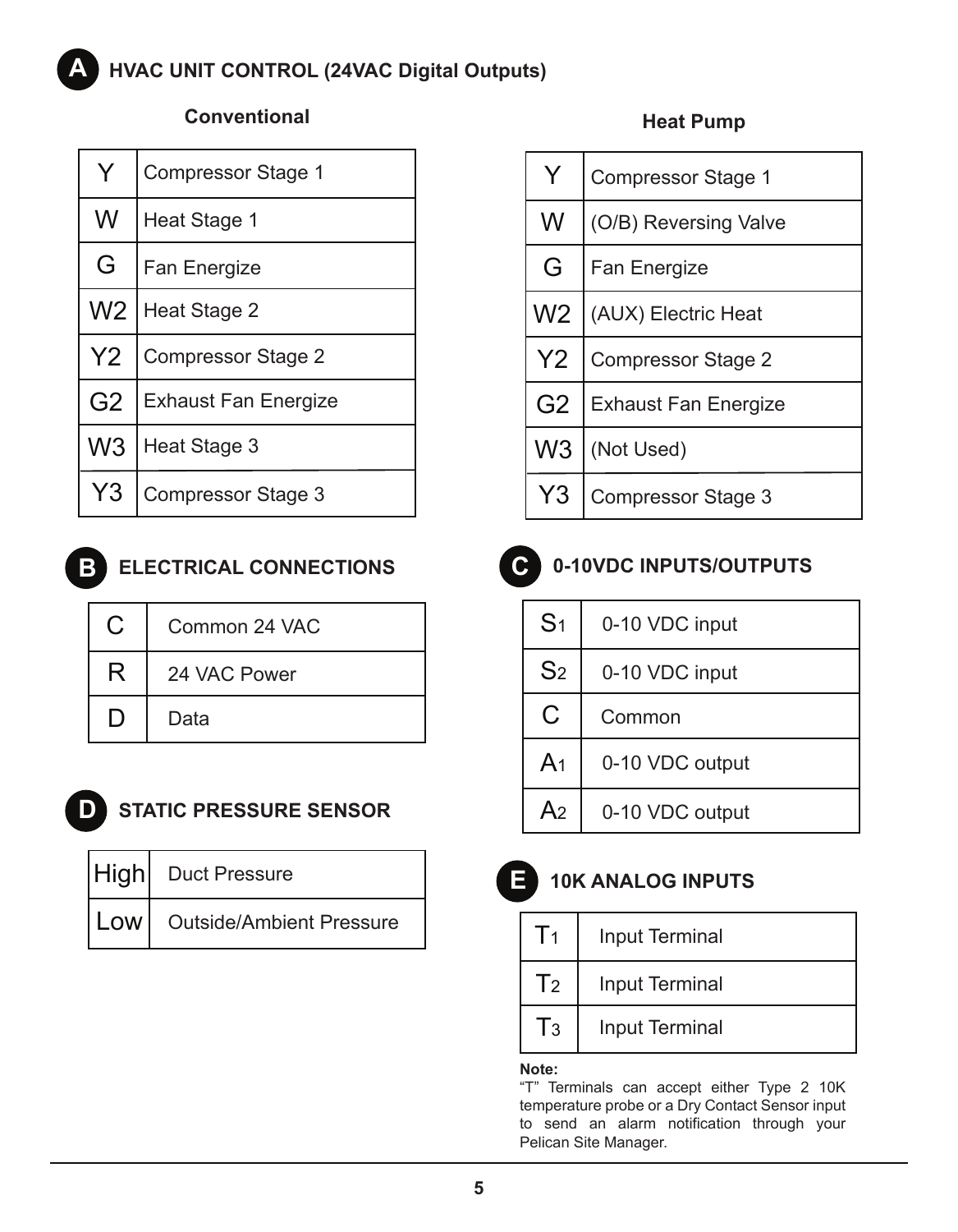## **WHEN INSTALLING THIS PRODUCT...**

 1. Read these instructions carefully and thoroughly. Failure to follow these instructions or improper installation, service, adjustments, maintenance, and/or use can result in personal injury, damage to personal property, and/or cause a hazardous and dangerous situation. 2. Check the ratings and description given in this specification to make sure the product is suitable for your application.

 3. Installer must be a trained and experienced technician. Follow all safety codes and regulations and all local and state building codes. Read instructions thoroughly and follow all warnings or notes.

4. After installation is complete, check product operation as provided in these instructions.

## **CAUTION**

 1. Disconnect power supply before connecting any wiring to device to prevent electrical shock or damage to equipment.

 2. This guide is designed for certified, trained, and experienced service technicians. Failure to follow installation instructions does not alleviate installer responsibility to protect the equipment and property device is being connected too. If at anytime there becomes concern or confusion about how to install or use this device, immediately stop what you are doing and either contact Pelican Wireless Systems or a Pelican Wireless System's distributor.

## **WARNING**

 1. This equipment is designed to communicate over radio frequency to other Pelican equipment only. If this equipment is not installed and used in accordance with the instruction manual, you may experience wireless interference. This device has been tested and complies with FCC rules and regulations.

## **LOCATION AND MOUNTING**

#### **Location**

 Choose a location for the Z8 that is not exposed to weather, and where controls and connections are accessible. The Wireless Module can be removed from the Z8 and is waterproof if installed onto a plastic electrical box with the provided gasket placed in-between (Reference Page 13). Gasket is required to create a water tight seal between Wireless Module and plastic electrical box (Reference Page 14).

## **CAUTION**

 Always remove the Wireless Module if the Z8 is installed enclosed in metal (e.g. inside the HVAC unit). The Wireless Module will not be able to communicate if metal is blocking its signal.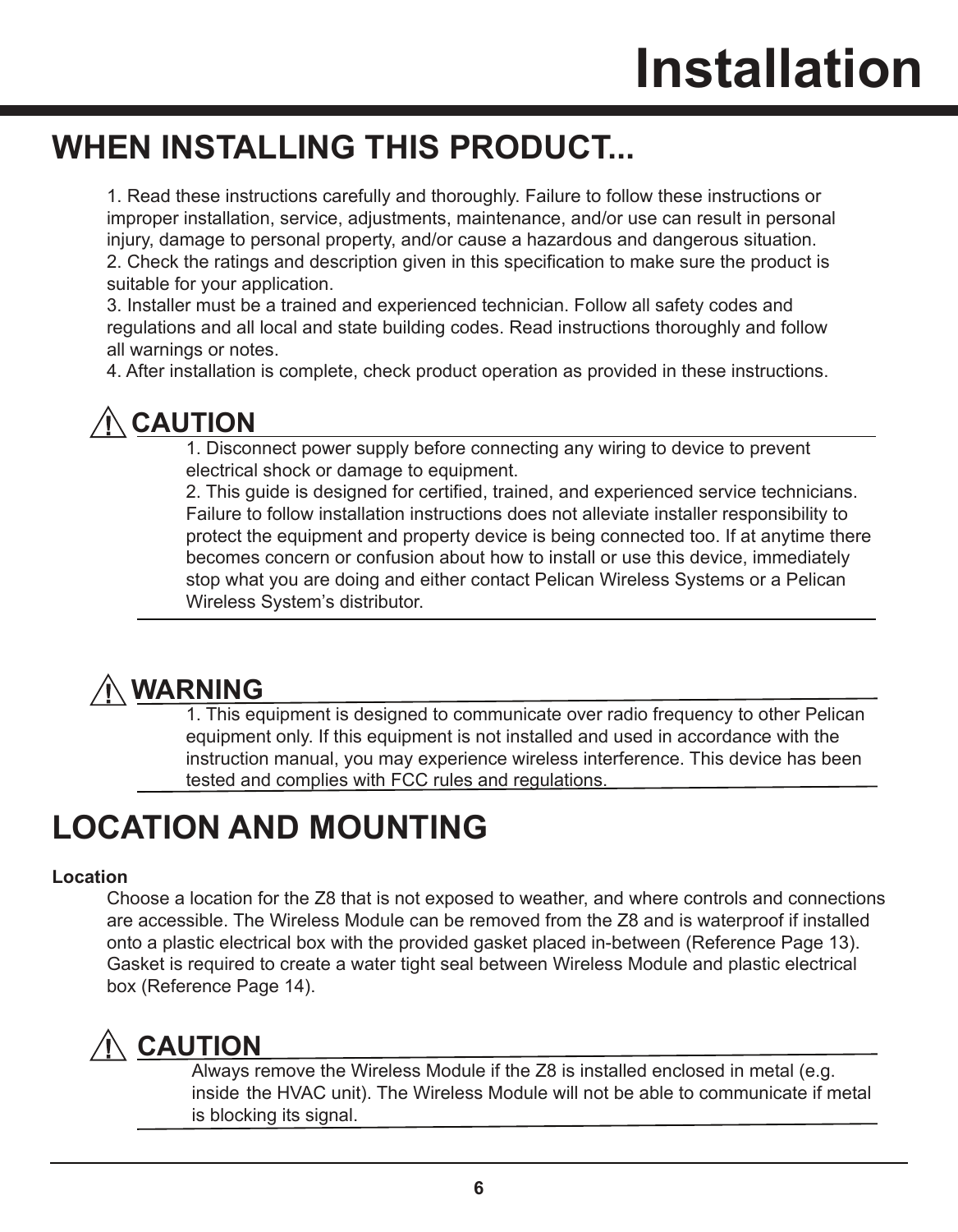**Fig. 2 – Typical mounting at HVAC unit.**



**Fig. 3 – Typical single duct system with bypass and economizer.**

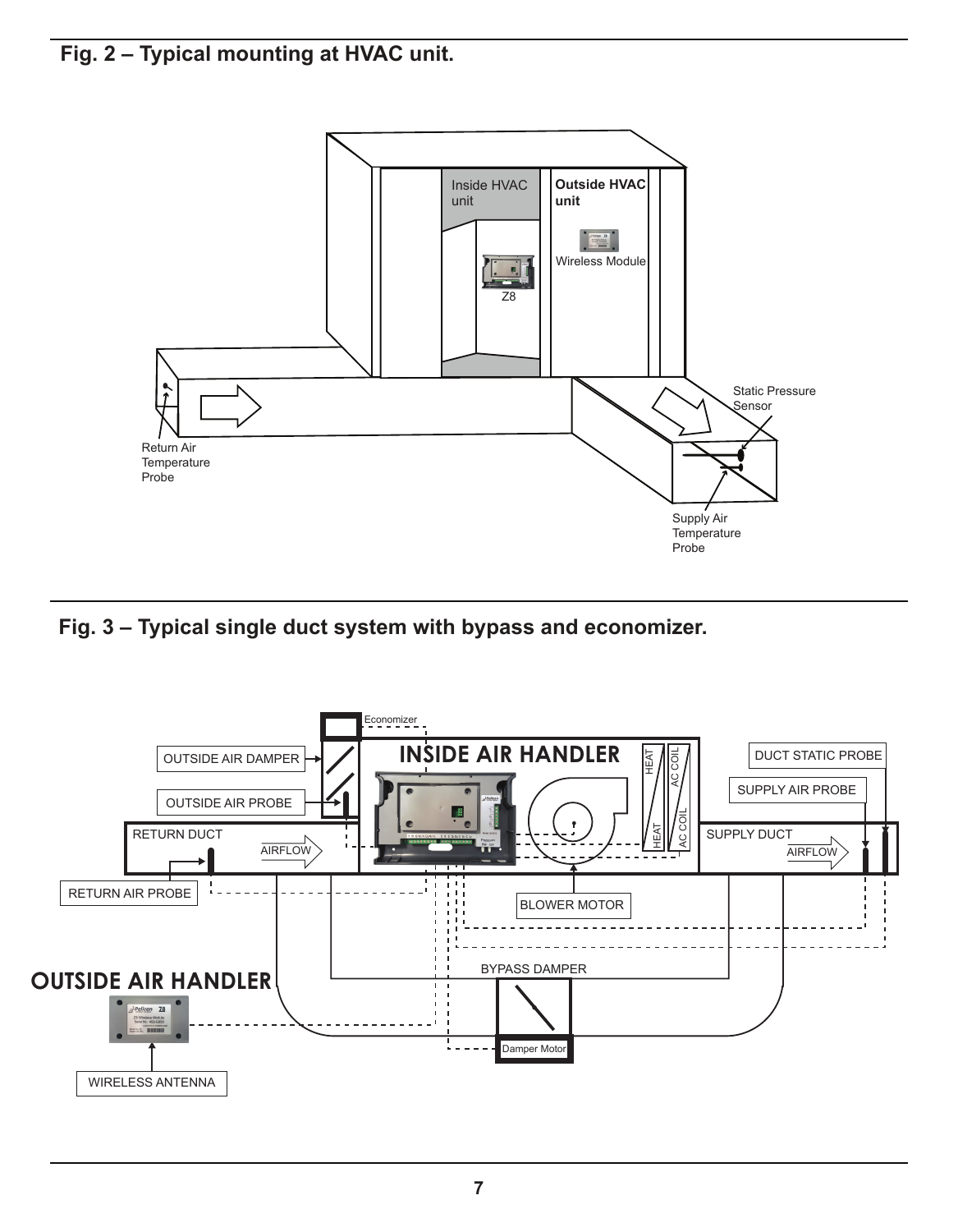**Fig. 4 – Typical single duct system with VFD and economizer.**



**Fig. 5 – Typical dual duct system with VFD and economizer.**

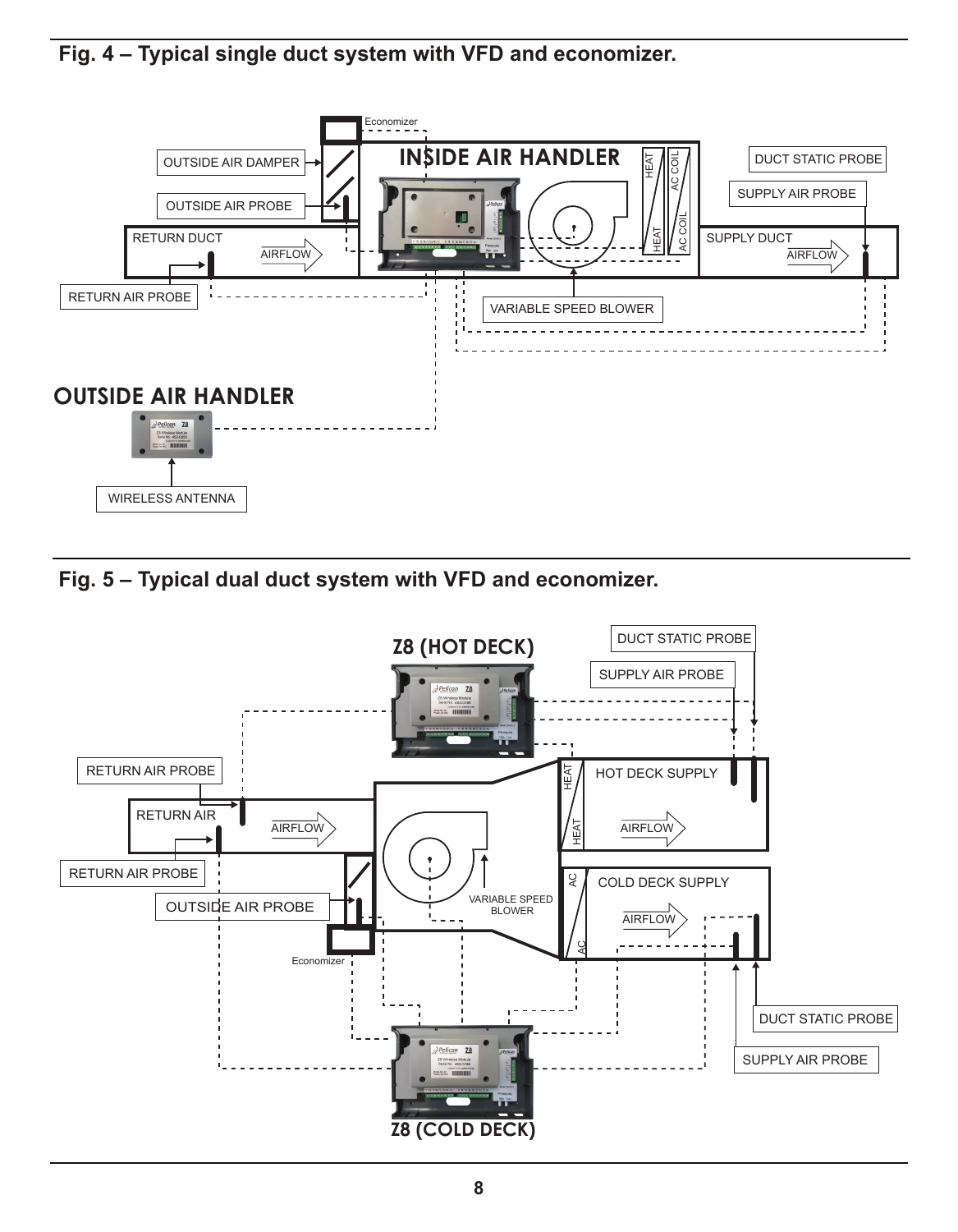**Fig. 6 – Typical dual duct system with VFD, economizer, and boiler for hot deck.**



### **CAUTION**

 Always remove the Wireless Module if the Z8 is installed enclosed in metal (i.e.: inside the HVAC unit). The Wireless Module will not be able to communicate if metal is blocking its signal.

## **WARNING**

 If installing the Wireless Module outside, make sure it is installed onto a PLASTIC electrical box. Make sure a proper seal is created between the Wireless Module, the provided gasket, and the contact edge of the plastic electrical box.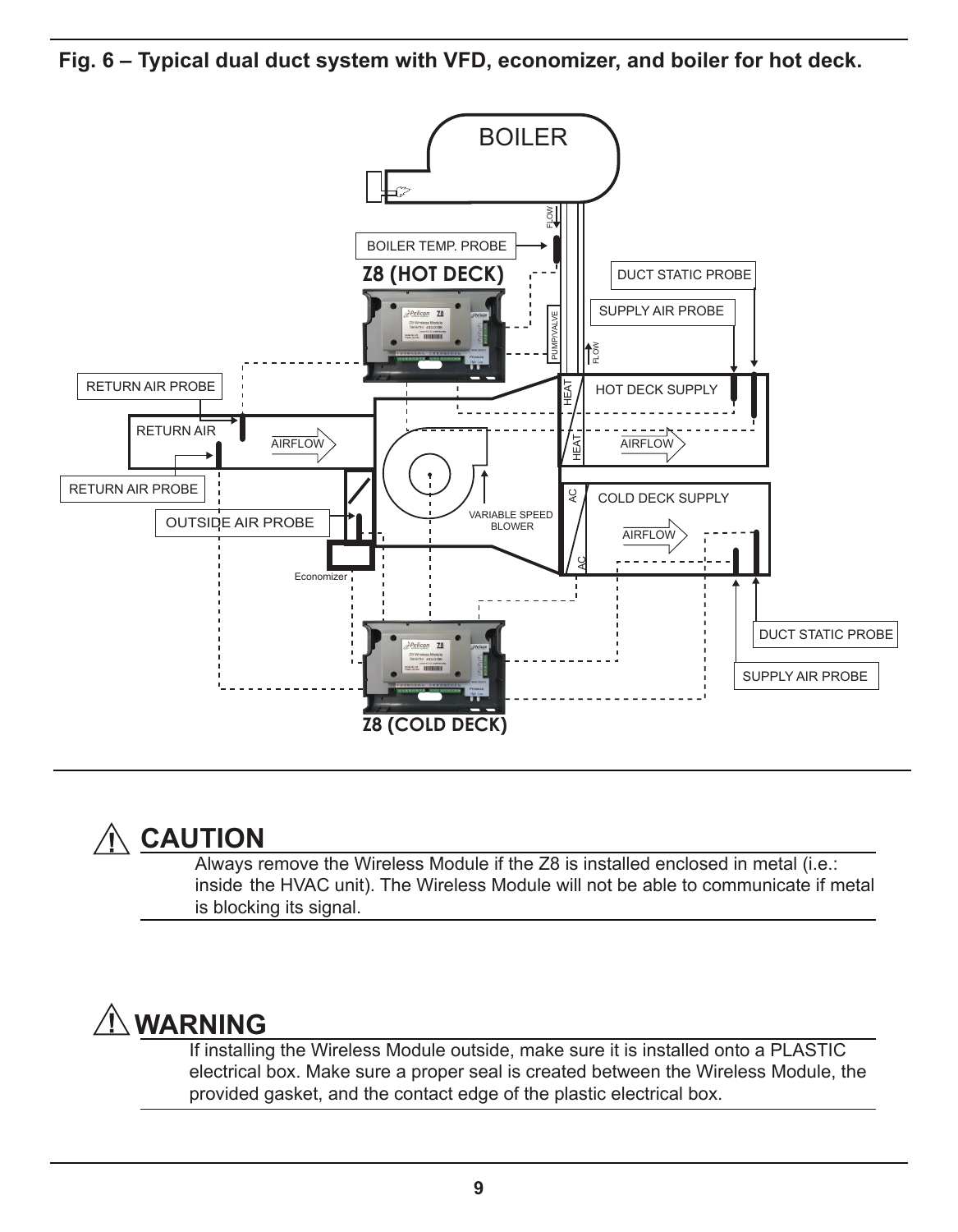## **INSTALLATION PROCESS**

**1. Remove the Z8 front cover by placing two fingers into indents along both sides of the controller. Front cover should pull away from back panel with a small amount of upward force. This will expose the terminal blocks, mounting holes, and wireless module.**

**2. Place the Z8 back plate on a flat surface for mounting. Mark mounting holes and drill 3/16" holes into mounting surface (Refernce Page 12 Figure 7). Note the provided wiring channels. There is also a channel for the static pressure tubing.**



**3. If the Z8 is installed inside the HVAC unit or is enclosed in metal. The wireless module will need to be removed from the Z8 and installed either below the roof-line or outside the HVAC unit on a plastic weatherproof electrical box (Reference Pages 13 and 14 Figures 8 and 9). The Z8 Wiring Guides are layed out as follows:**

Page 13: Fig. 8 shows wiring the Wireless Module to the Z8.

Page 14: Fig. 9 shows installing the Wireless Module on a plastic weatherproof electrical box.

Page 15: Fig. 10 shows the Z8 wired to a Conventional HVAC unit.

Page 16: Fig. 11 shows the Z8 wired to a Conventional HVAC unit with a Bypass.

Page 17: Fig. 12 shows the Z8 wired to a Conventional HVAC unit with a Bypass and Economizer.

Page 18: Fig. 13 shows the Z8 wired to a Conventional HVAC unit with a VFD.

Page 19: Fig. 14 shows the Z8 wired to a Conventional HVAC unit with a VFD and Economizer.

Page 20: Fig. 15 shows the Z8 wired to a Conventional HVAC unit with an Economizer.

Page 21: Fig. 16 shows the Z8 wired to a Heat Pump HVAC unit.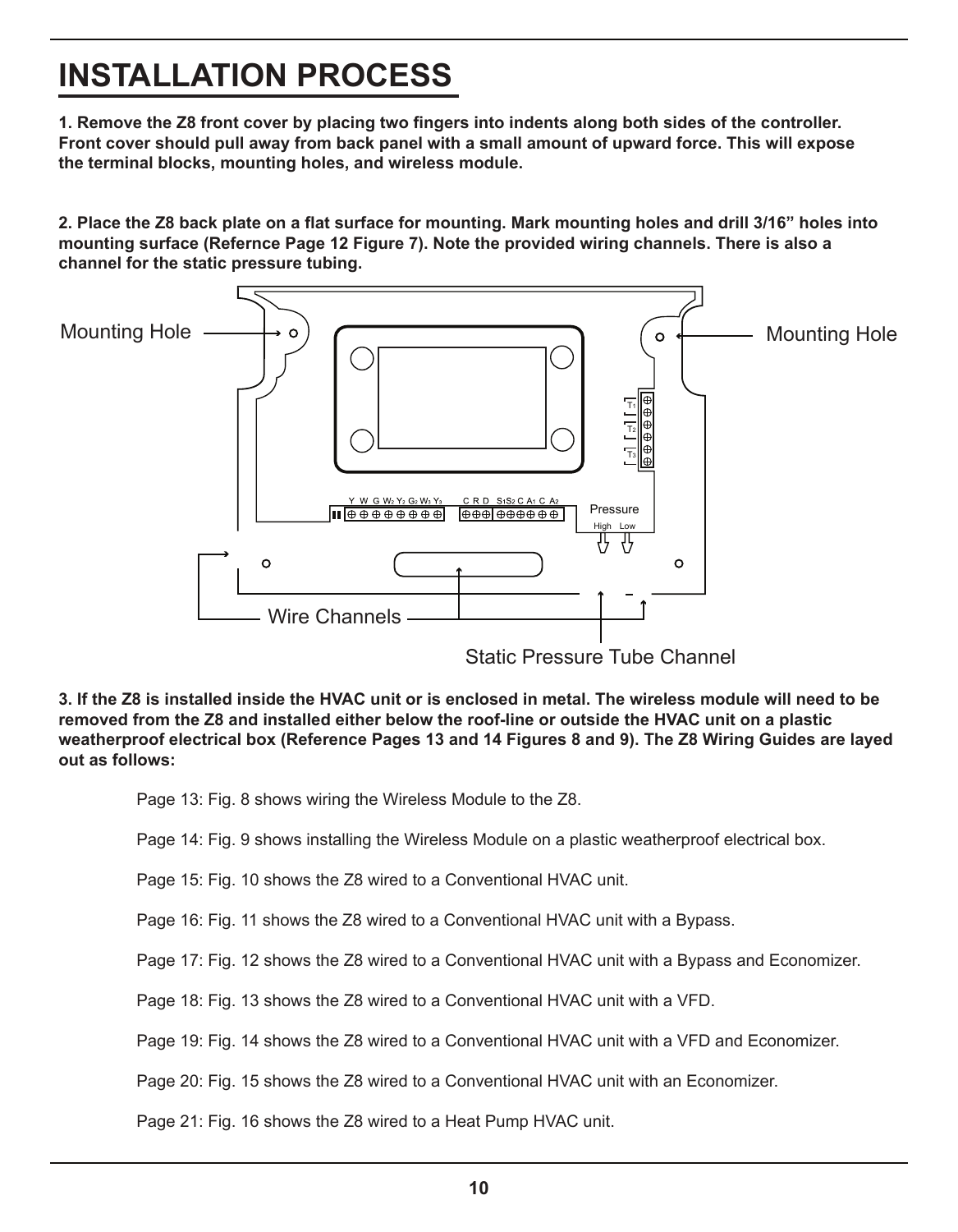Page 22: Fig. 17 shows the Z8 wired to a Heat Pump HVAC unit with a Bypass.

Page 23: Fig. 18 shows the Z8 wired to a Heat Pump HVAC unit with a Bypass and Economizer.

Page 24: Fig. 19 shows the Z8 wired to a Heat Pump HVAC unit with a VFD.

Page 25: Fig. 20 shows the Z8 wired to a Heat Pump HVAC unit with a VFD and Econmizer.

Page 26: Fig. 21 shows the Z8 wired to a Heat Pump HVAC unit with an Econmizer.

Page 27: Fig. 22 shows the Z8 wired to a Boiler.

#### **4**. **Once the Z8 is installed and wired to the HVAC unit, follow the configuration sections starting on Page 28. The Z8 Configuration Sections shows configuration options for the Z8 as follows:**

 Step 1: Pelican Web App (Page 28) Step 2: Z8 Serial Number (Page 28) Step 3: System Configuration Options (Page 28) Step 4: Static Management Configuration Options (Page 29) Step 5: Economizer Configuration Options (Page 29) Step 6: Boiler Control Configuration Options (Page 30) Step 7: Input Sensors Configuration Options (Page 30)

**5**. **Install the zone thermostats by following the** *Zone Damper Installation Guide* **(if not already completed) which was provided with the Z8.** 

**6. Use the provided Check-Out and Verification Document provided with the Z8 to confirm proper operation of the equipment and the zoned solution.**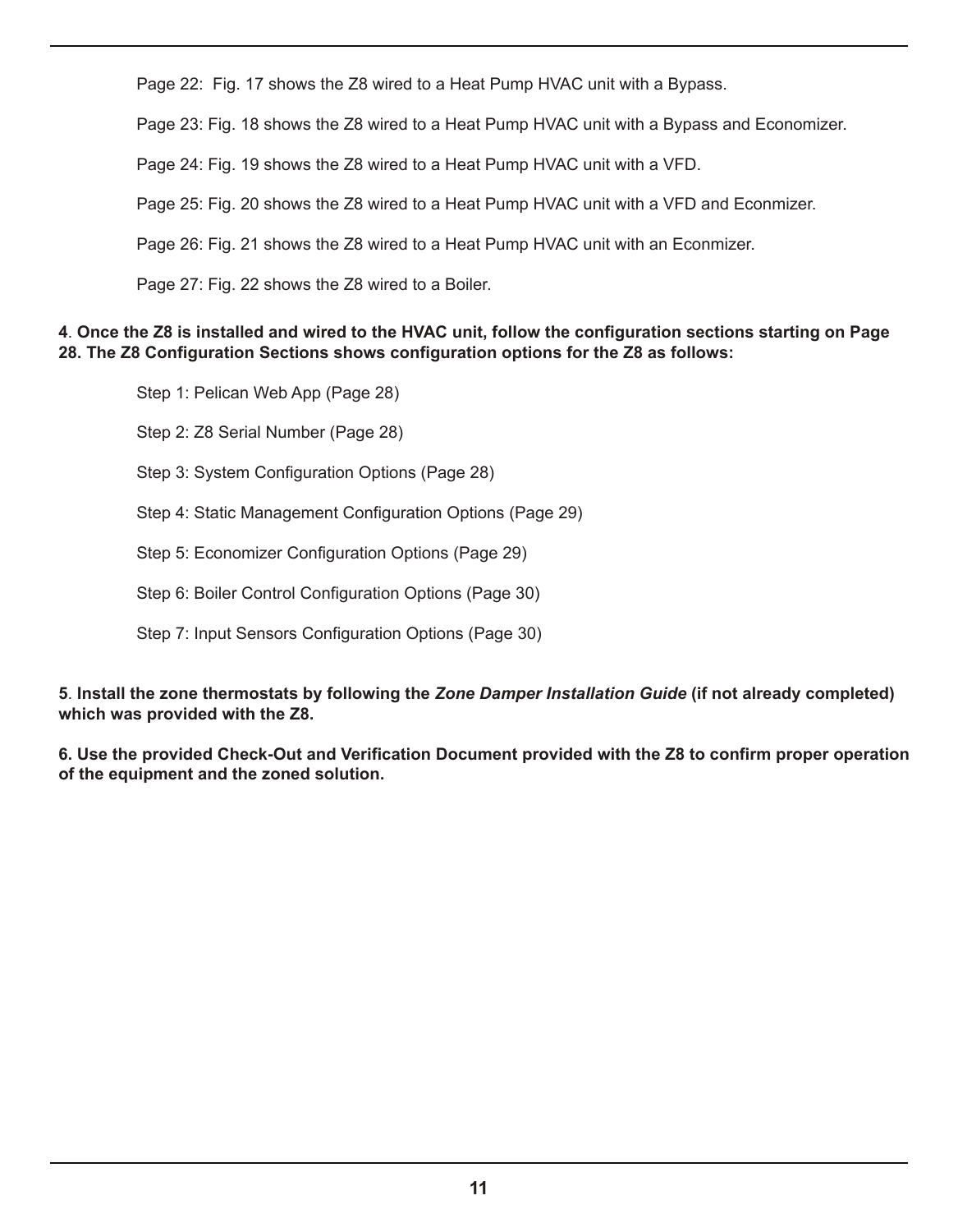#### **Z8 mounting dimensions (inches).**



**Wireless Module mounting dimensions (inches).**



**Fig. 7**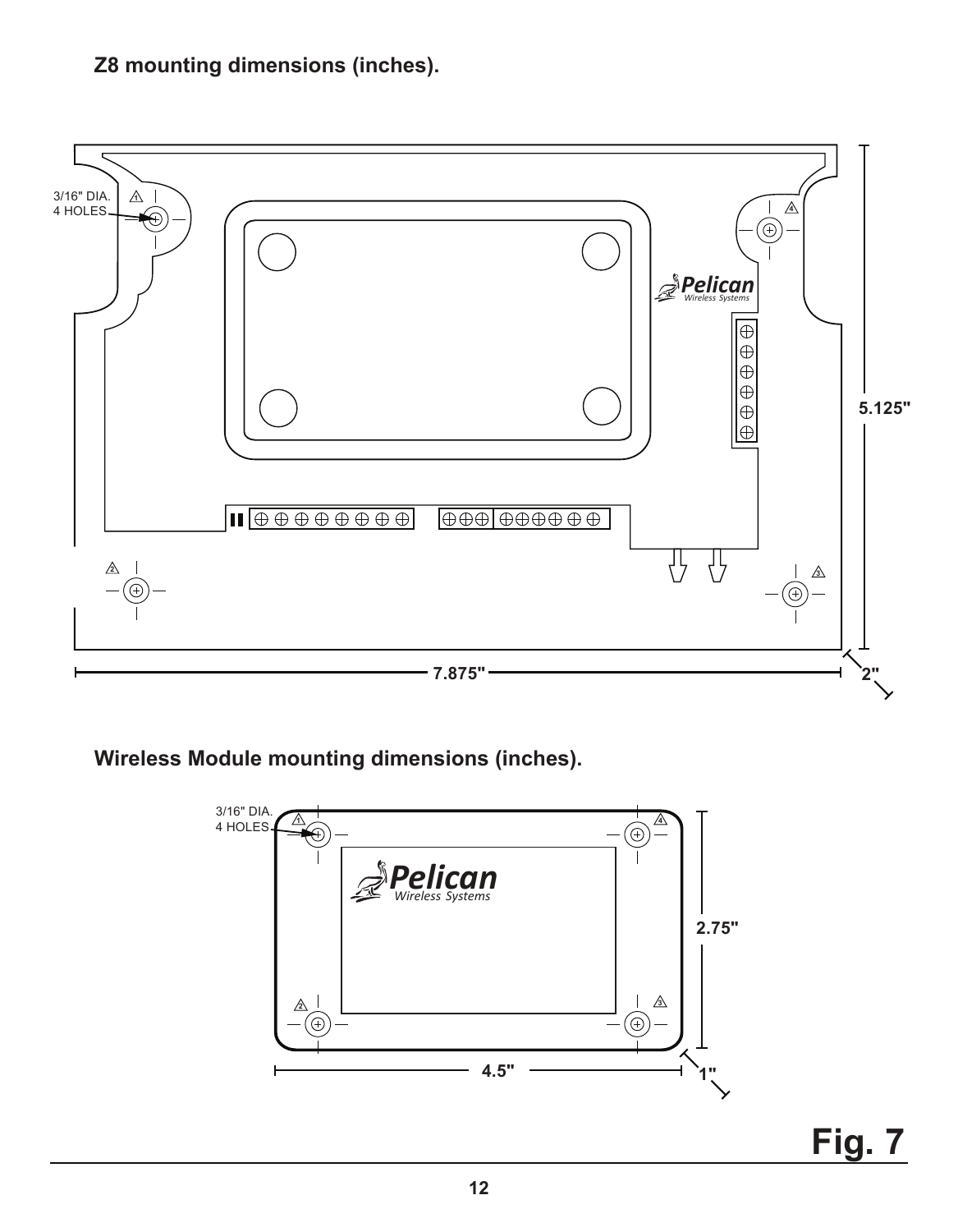## **WARNING**

 The following Operation and Application diagrams are to be used as reference to the most common application where the Z8 will be installed to control specific HVAC systems. For dual ducted applications, two Z8s will need to be installed. One for the hot deck and the other for the cold deck (reference Fig 4.3 and 4.4). In the case the system you are connecting the Z8 to is not defined in this installation guide. Contact Pelican Technical Support for assistance at 888-512-0490 or email support@pelicanwireless.com.

#### Wiring the Z8 to the Wireless Module (if removed from Z8 base)

 $N$  NOTE: TERMINAL DESIGNATIONS ARE DEFINED ON PAGE 5



<u>1\</u> POWER SUPPLY. PROVIDE DISCONNECT MEANS AND OVERLOAD PROTECTION AS REQUIRED.

POWER TO Z8 AND WIRELESS MODULE IS 24VAC. SIZE TRANSFORMER AS NEEDED. **2**

 $3\!\!1$  WIRE CONNECTING THE WIRELESS MODULE TO THE Z8 CAN BE STANDARD UNSHIELDED COPPER THERMOSTAT WIRE UP TO 500 FEET.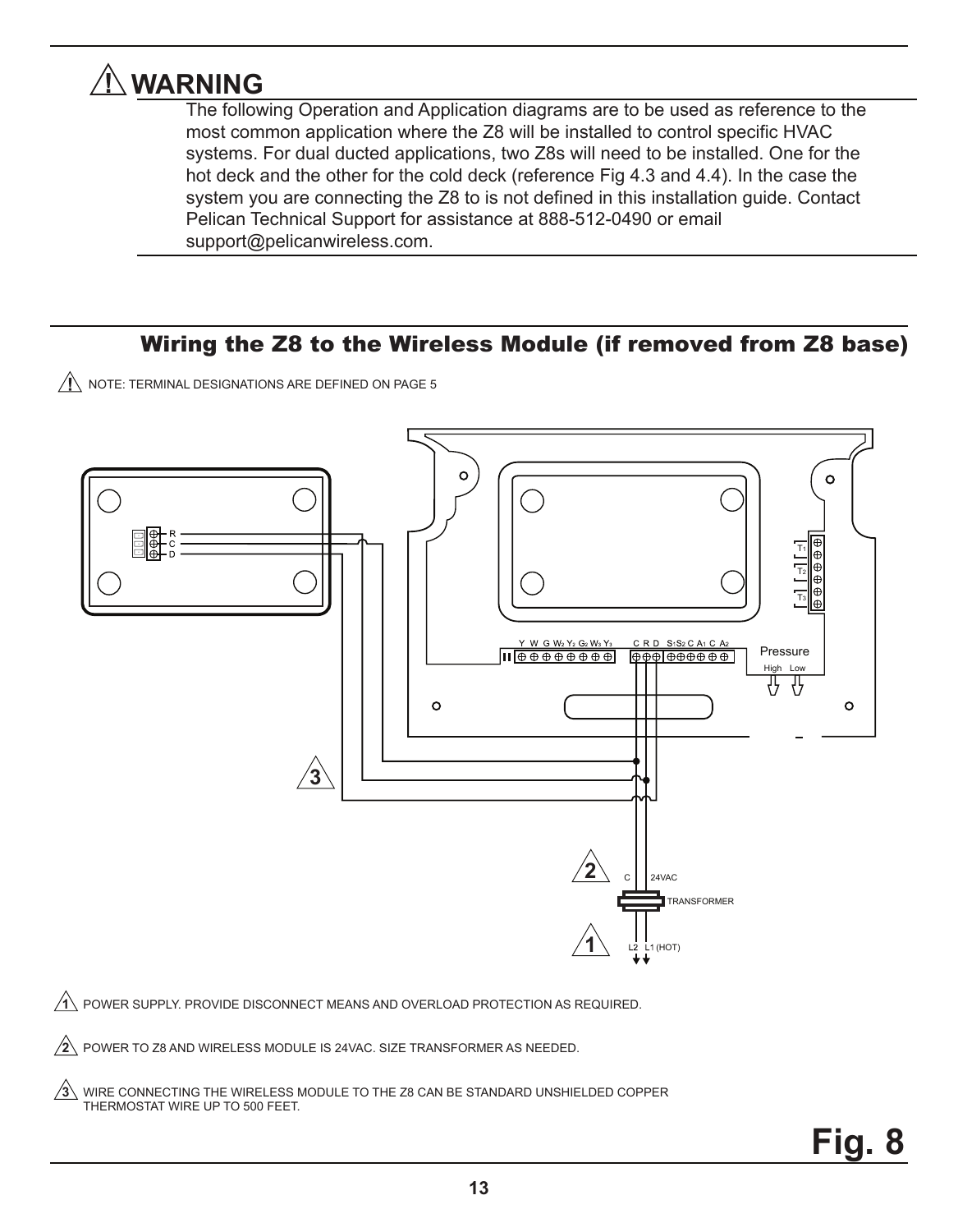Fig. 6 – (Optional  $\triangle$ ) Installing Wireless Module on Plastic Outdoor Electrical Box  **Outside of HVAC unit.**



| $\overbrace{A}\!\!\!\!\!\!A$ USE PROVIDED (4) 3/16" MACHINE SCREWS FOR MOUNTING WIRELESS MODULE ONTO RATED OUTDOOR ELECTRICAL BOX. |  |
|------------------------------------------------------------------------------------------------------------------------------------|--|
|                                                                                                                                    |  |

WIRELESS MODULE IS MOUNTED HORIZONTALLY. DEVICE IS WATERPROOF WHEN PROPERLY INSTALLED WITH GASKET IN BETWEEN AN OUTDOOR RATED PLASTIC ELECTRICAL BOX. LOGO SHOULD BE LEGIBLE WHEN MOUNTED PROPERLY. **2**

MOUNT PROVIDED GASKET BETWEEN WIRELESS MODULE AND PLASTIC ELECTRICAL BOX. VERIFY THAT SEAL IS COMPLETE **3** AROUND ENTIRE EDGE OF WIRELESS MODULE.

ELECTRICAL BOX MUST BE PLASTIC AND PLACED OUTSIDE OF METAL ENCLOSURES. ELECTRICAL BOX MUST BE OUTDOOR RATED **4** AND WEATHERPROOF.

 $5$  THREE WIRE BETWEEN WIRELESS MODULE AND Z8 CAN BE STANDARD UNSHIELDED COPPER THERMOSTAT WIRE UP TO 500 FEET (REF. PAGE 13 FIGURE 8).

NOTE: ELECTRICAL BOX IS NOT REQUIRED WHEN MOUNTING WIRELESS MODULE INSIDE OF THE BUILDING OR IF INSTALLED WHERE THE WIRELESS MODULE IS PROTECTED FROM THE WEATHER.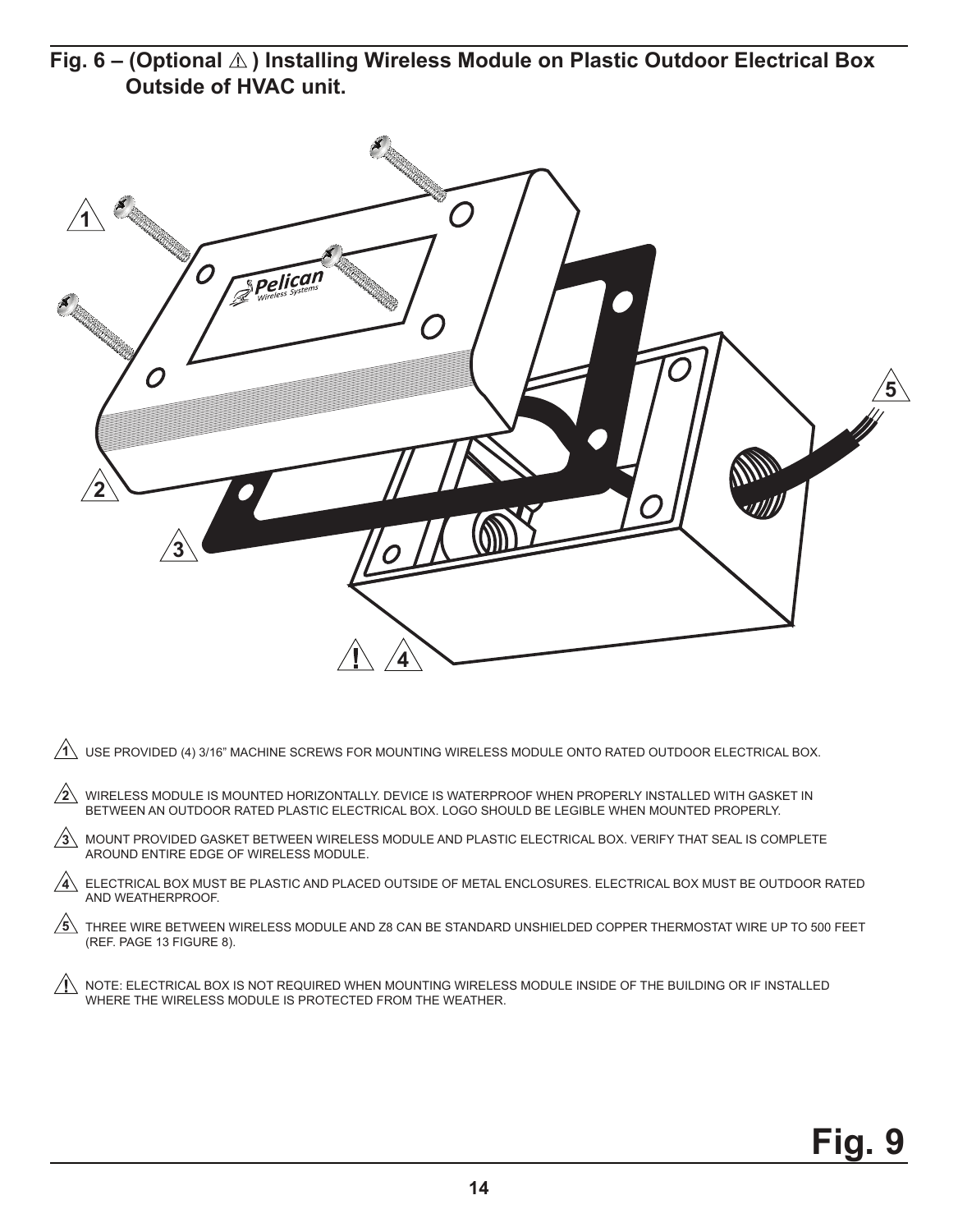#### Conventional Wiring Guide

The following wiring diagram is for a conventional system

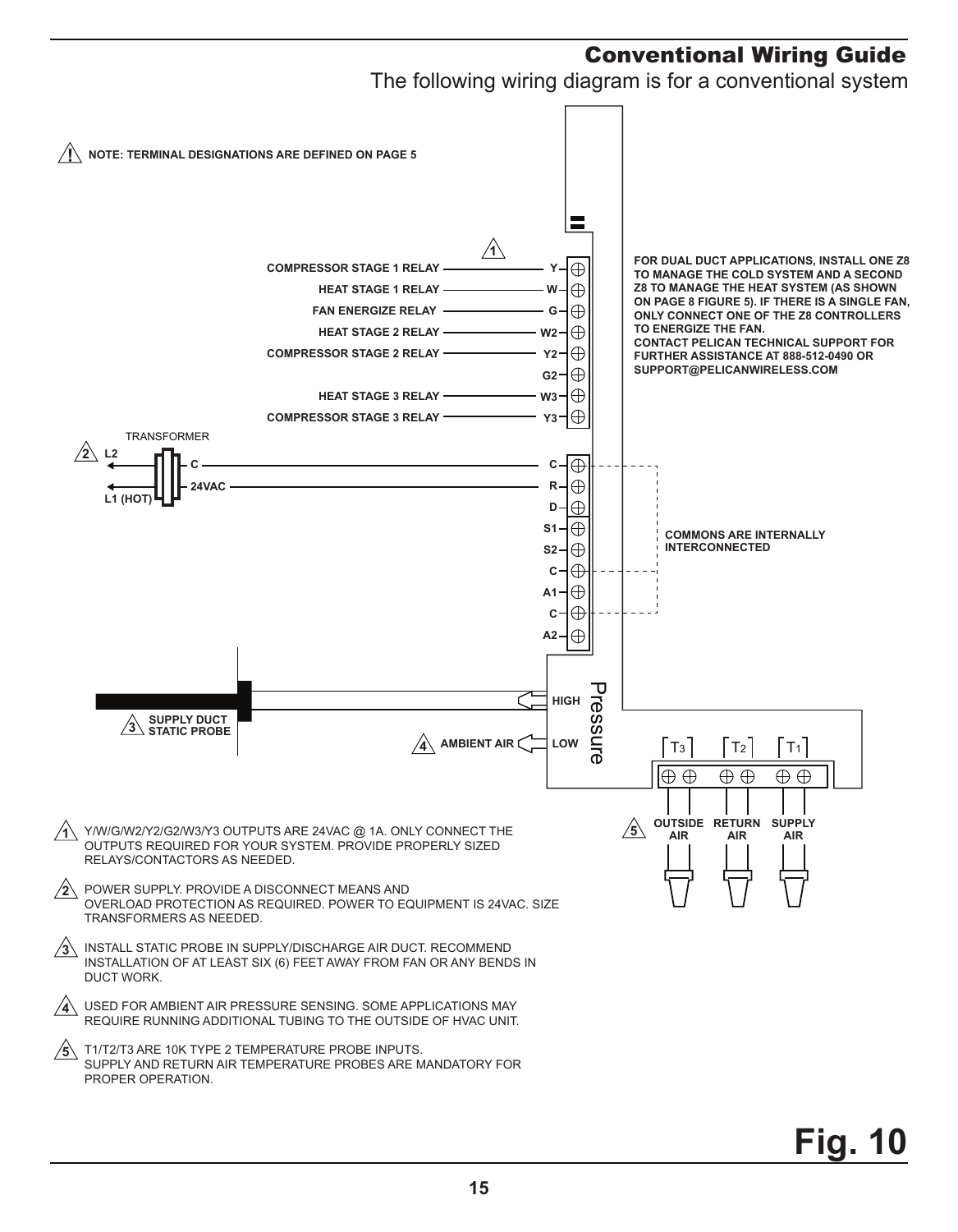#### Bypass Wiring Guide (Conventional) The following wiring diagram is for a conventional system with a bypass.  $\sqrt{N}$  note: Terminal designations are defined on page 5 **1 FOR DUAL DUCT APPLICATIONS, INSTALL ONE Z8 COMPRESSOR STAGE 1 RELAY**  $\oplus$ **Y TO MANAGE THE COLD SYSTEM AND A SECOND HEAT STAGE 1 RELAY**  $\oplus$ **Z8 TO MANAGE THE HEAT SYSTEM (AS SHOWN W ON PAGE 8 FIGURE 5). IF THERE IS A SINGLE FAN, FAN ENERGIZE RELAY G**  $\oplus$ **ONLY CONNECT ONE OF THE Z8 CONTROLLERS TO ENERGIZE THE FAN.**  $\oplus$ **HEAT STAGE 2 RELAY W2 CONTACT PELICAN TECHNICAL SUPPORT FOR COMPRESSOR STAGE 2 RELAY** ⊕ **Y2 FURTHER ASSISTANCE AT 888-512-0490 OR SUPPORT@PELICANWIRELESS.COM** $\oplus$ **G2**  $\oplus$ **HEAT STAGE 3 RELAY W3**  $\oplus$ **COMPRESSOR STAGE 3 RELAY Y3** TRANSFORMER  $\sqrt{2}$ **L2 C**  $\oplus$ **C**  $\oplus$ **R 24VAC L1 (HOT)**  $\oplus$ **D** Æ **S1 COMMONS ARE INTERNALLY INTERCONNECTED S2** Æ ⊕ **C**  $\oplus$ **A1**  $\oplus$ **C**  $\oplus$ **3 BYPASS (0-10VDC) ACTUATOR A2** Pressure υ **HIGH** ressure **SUPPLY DUCT 4 STATIC PROBE LOW 5 AMBIENT AIR**  $T_3$   $T_2$   $T_1$  $\oplus$  $\oplus$  $\oplus$   $\oplus$  $\oplus$  $\oplus$ **6 OUTSIDE RETURN SUPPLY** Y/W/G/W2/Y2/G2/W3/Y3 OUTPUTS ARE 24VAC @ 1A. ONLY CONNECT THE **1 AIR AIR AIR** OUTPUTS REQUIRED FOR YOUR SYSTEM. PROVIDE PROPERLY SIZED RELAYS/CONTACTORS AS NEEDED. **2** POWER SUPPLY. PROVIDE A DISCONNECT MEANS AND OVERLOAD PROTECTION AS REQUIRED. POWER TO EQUIPMENT IS 24VAC. SIZE TRANSFORMERS AS NEEDED. A2 IS A 0-10VDC OUTPUT FOR MODULATING THE BYPASS ACTUATOR. **3** INSTALL STATIC PROBE IN SUPPLY/DISCHARGE AIR DUCT. RECOMMEND **4** INSTALLATION OF AT LEAST SIX (6) FEET AWAY FROM FAN OR ANY BENDS IN DUCT WORK. **5** USED FOR AMBIENT AIR PRESSURE SENSING. SOME APPLICATIONS MAY REQUIRE RUNNING ADDITIONAL TUBING TO THE OUTSIDE OF HVAC UNIT. T1/T2/T3 ARE 10K TYPE 2 TEMPERATURE PROBE INPUTS. **6** SUPPLY AND RETURN AIR TEMPERATURE PROBES ARE MANDATORY FOR PROPER OPERATION.

## **Fig. 11**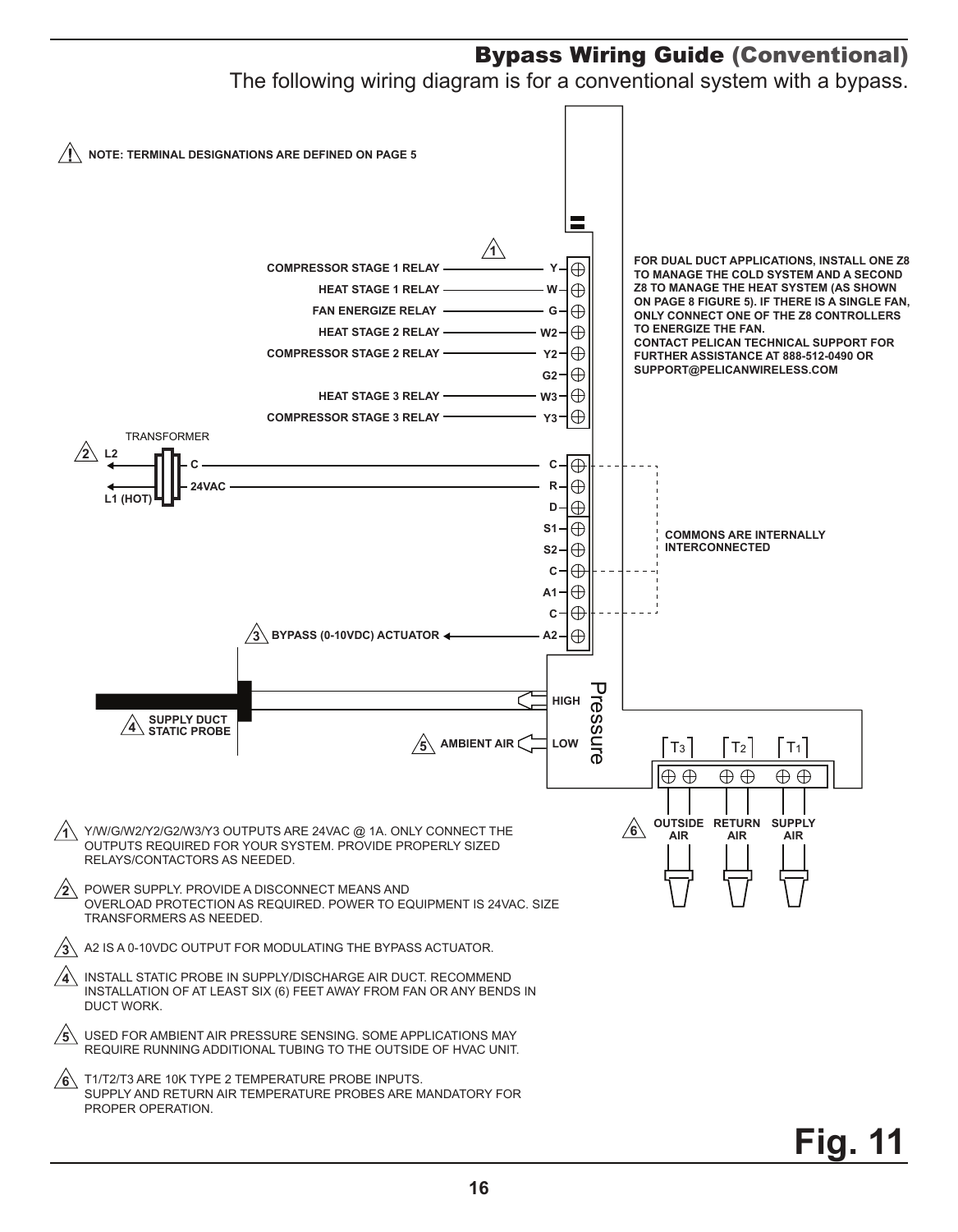#### Bypass And Economizer Wiring Guide (Conventional)

The following wiring diagram is for a conventional system with a bypass and economizer.

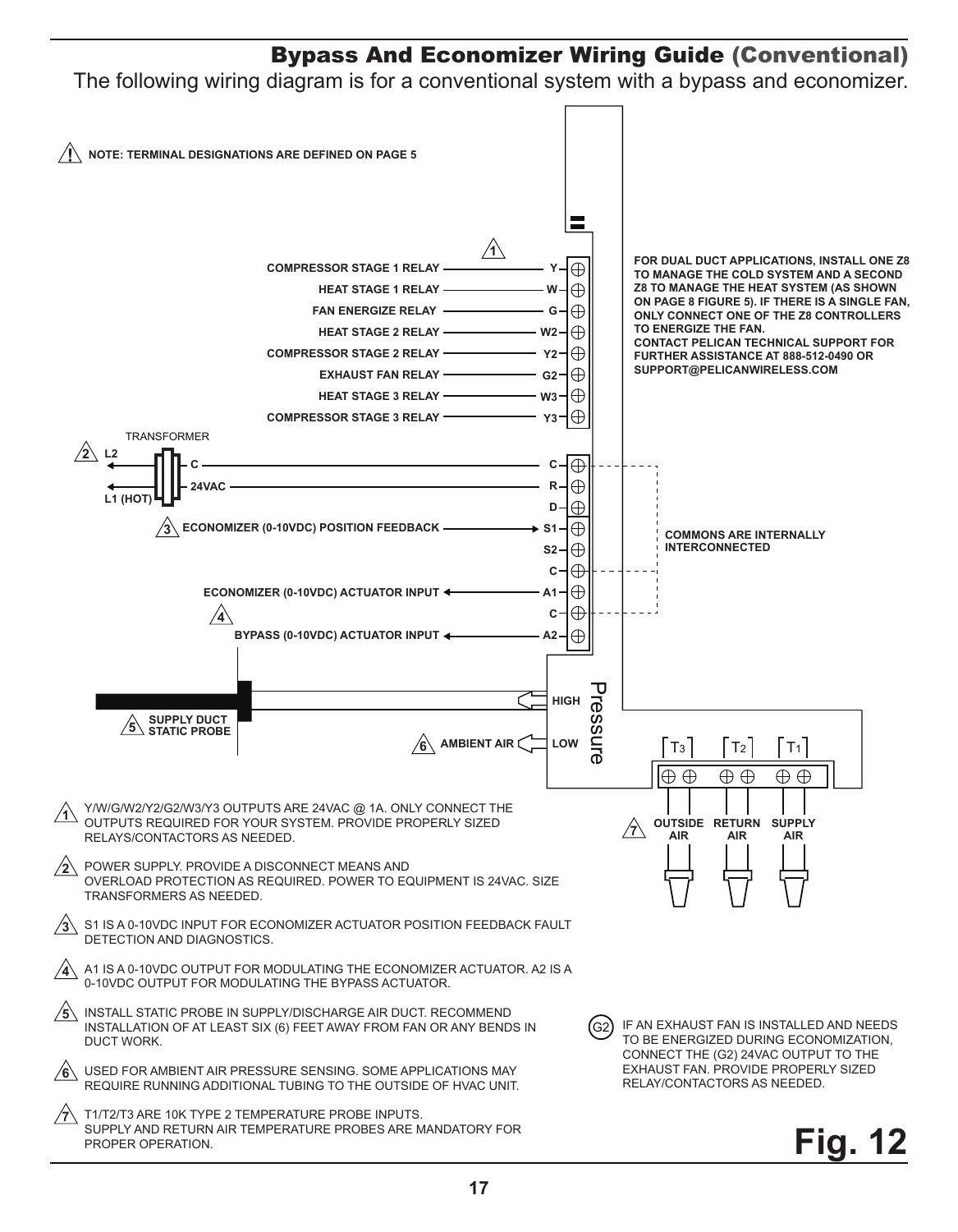#### Variable Speed Fan Wiring Guide (Conventional)

The following wiring diagram is for a conventional system with a variable speed fan (VFD).

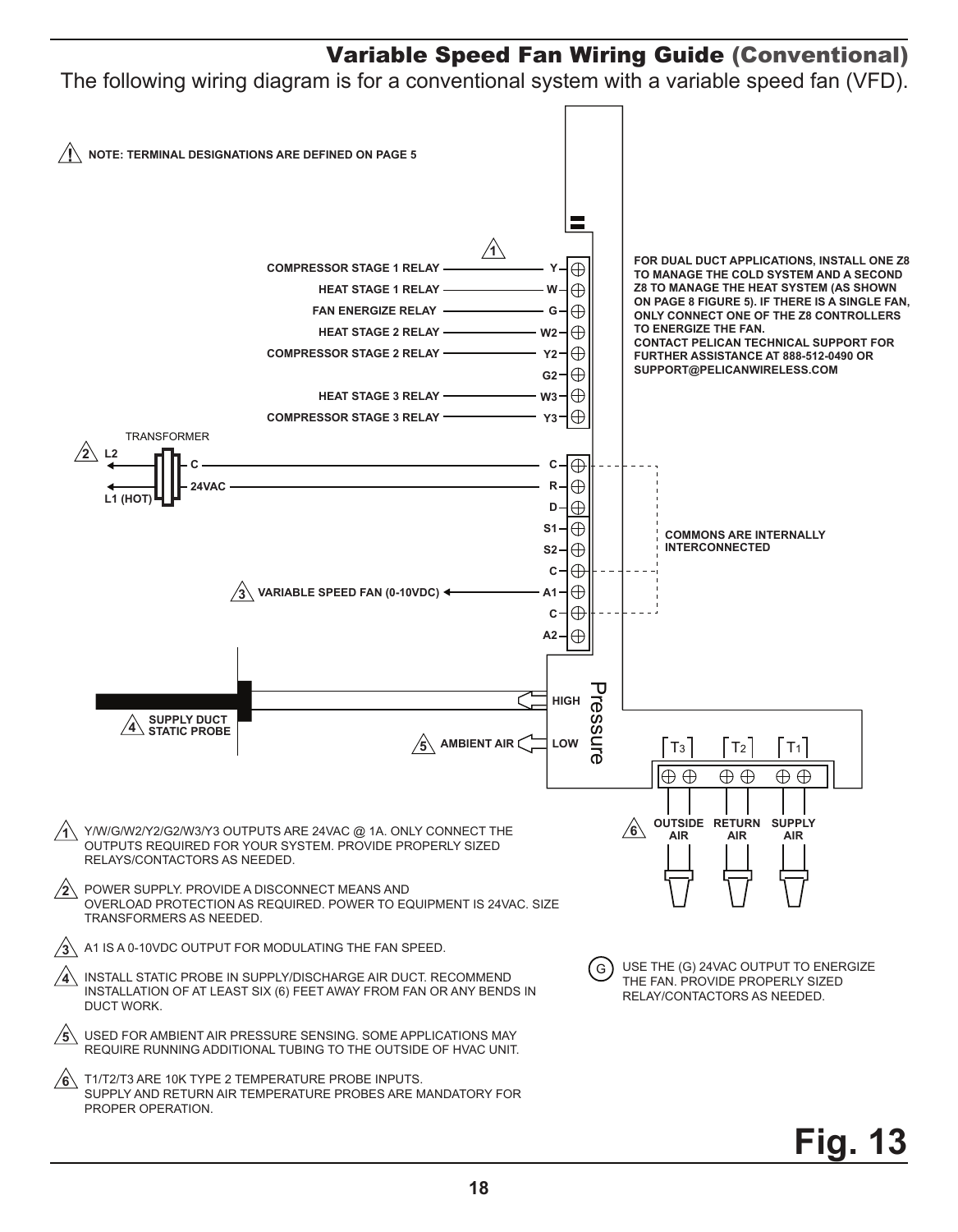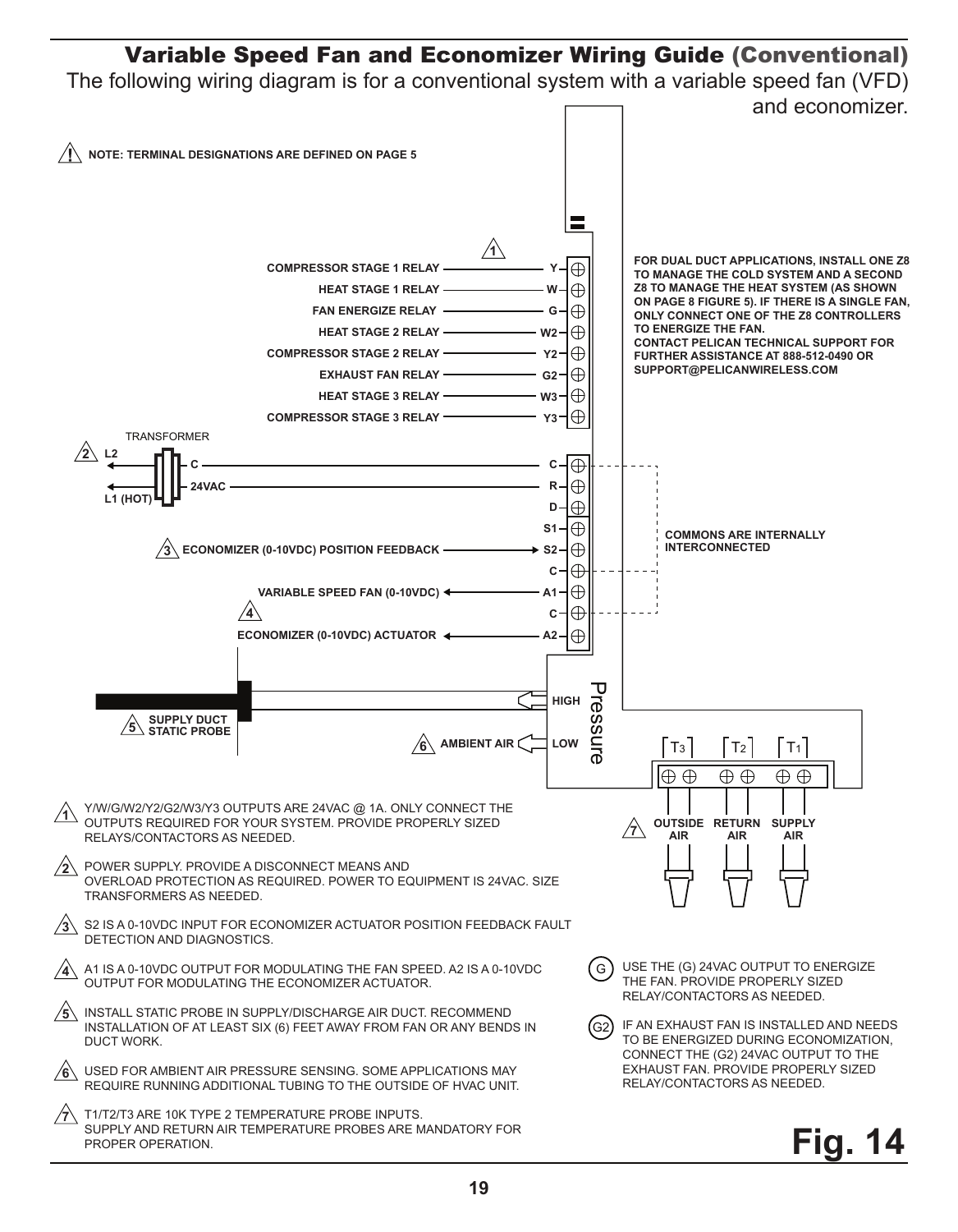#### Economizer Wiring Guide (Conventional)

The following wiring diagram is for a conventional system with an economizer.

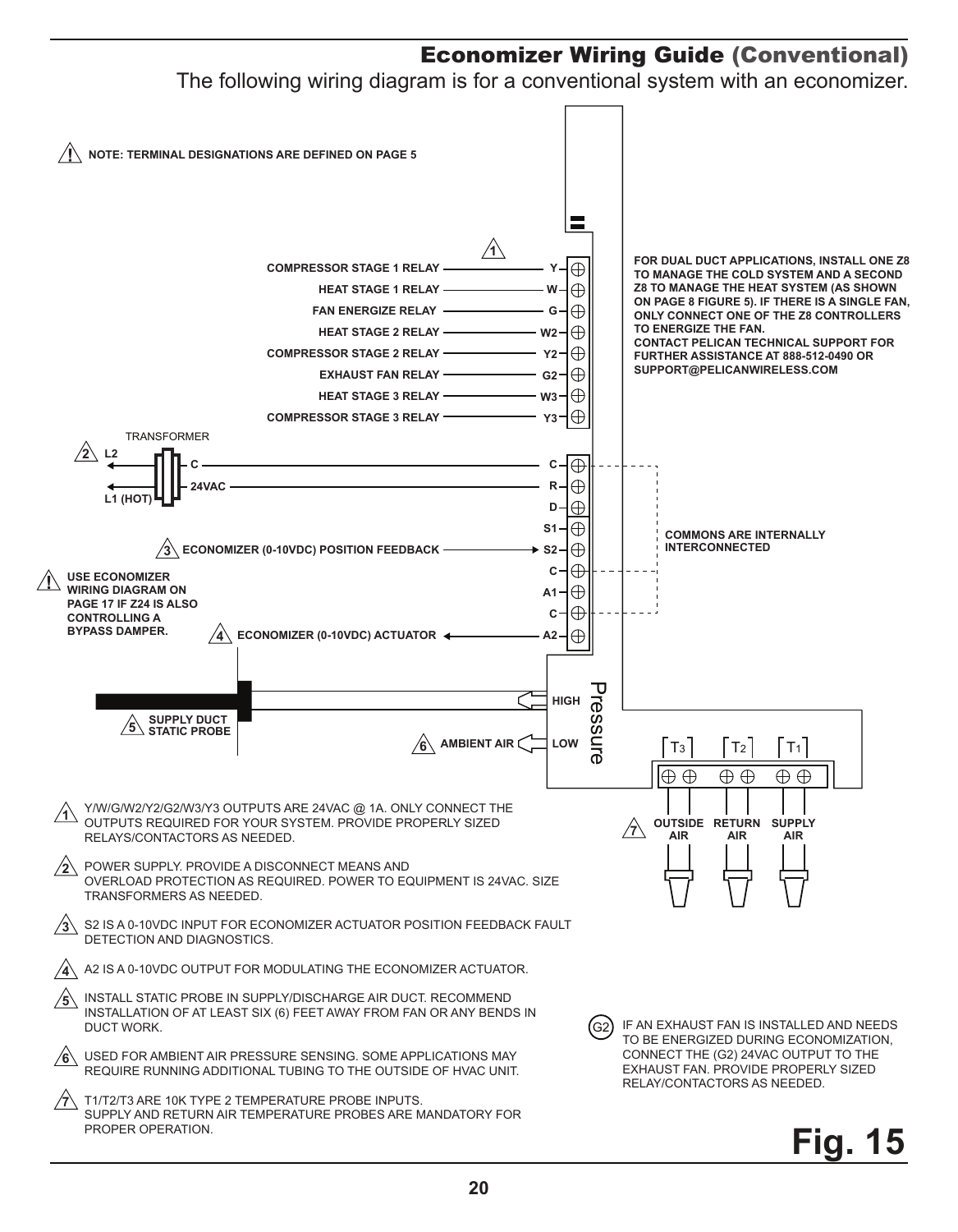#### Heat Pump Wiring Guide

The following wiring diagram is for heat pump control

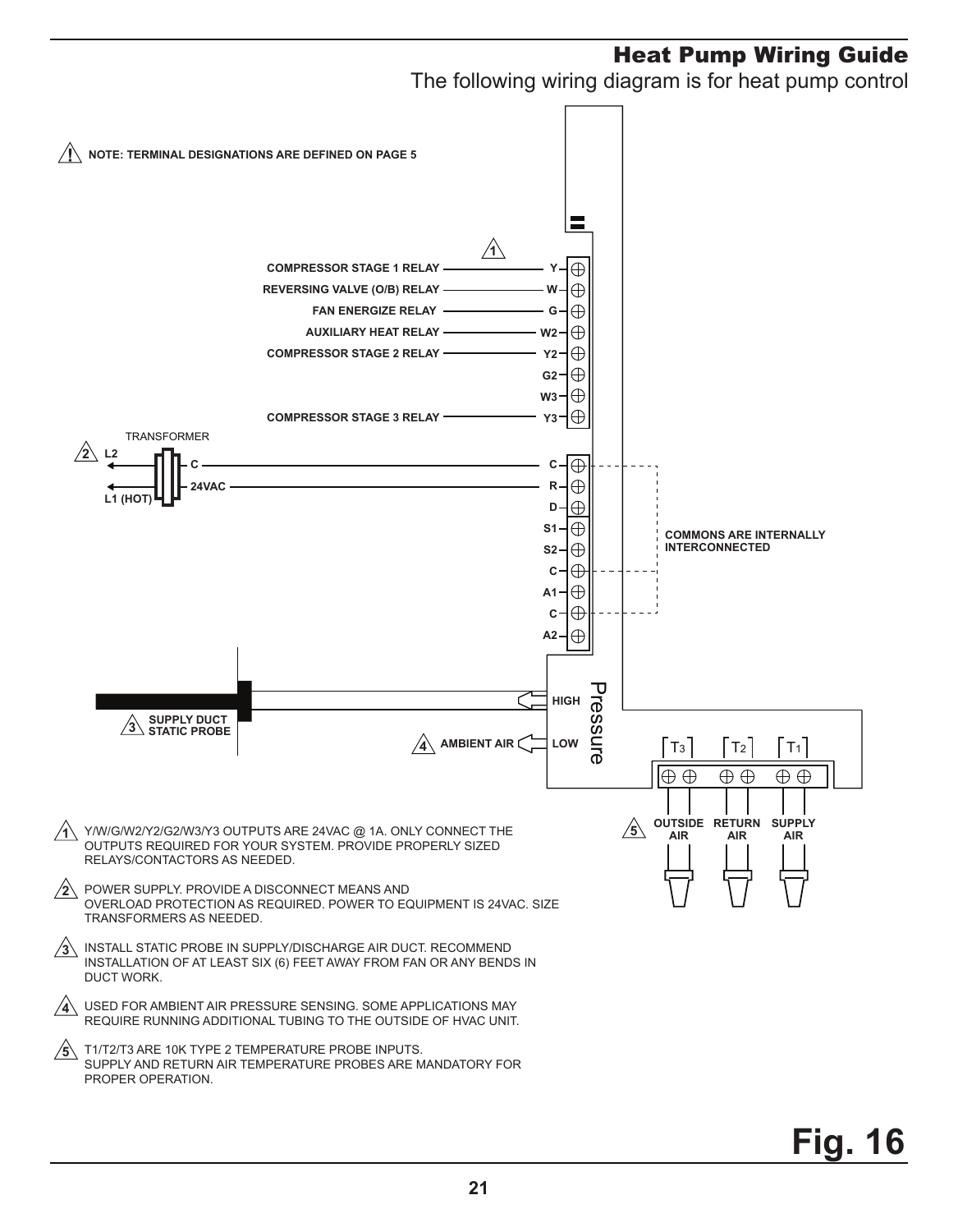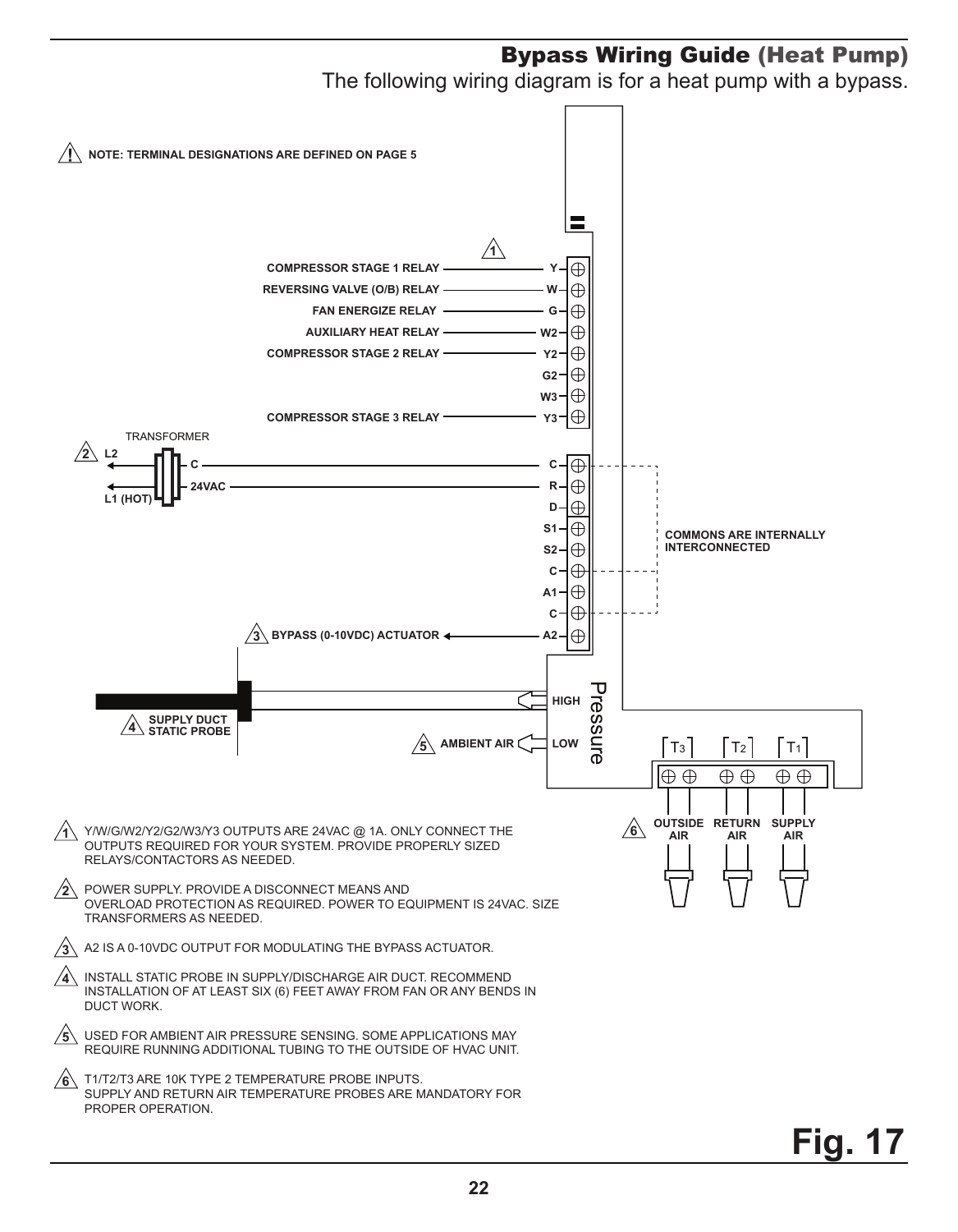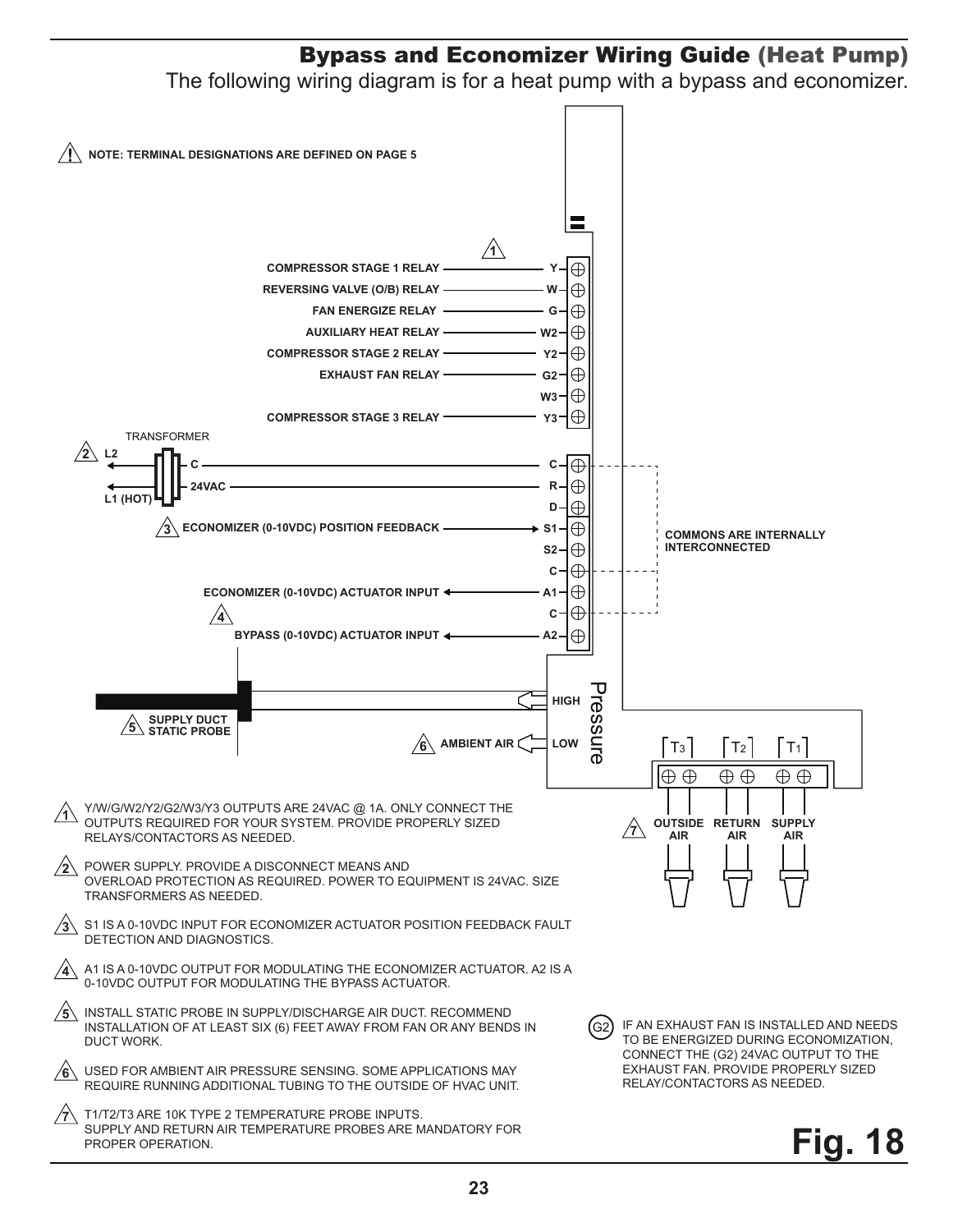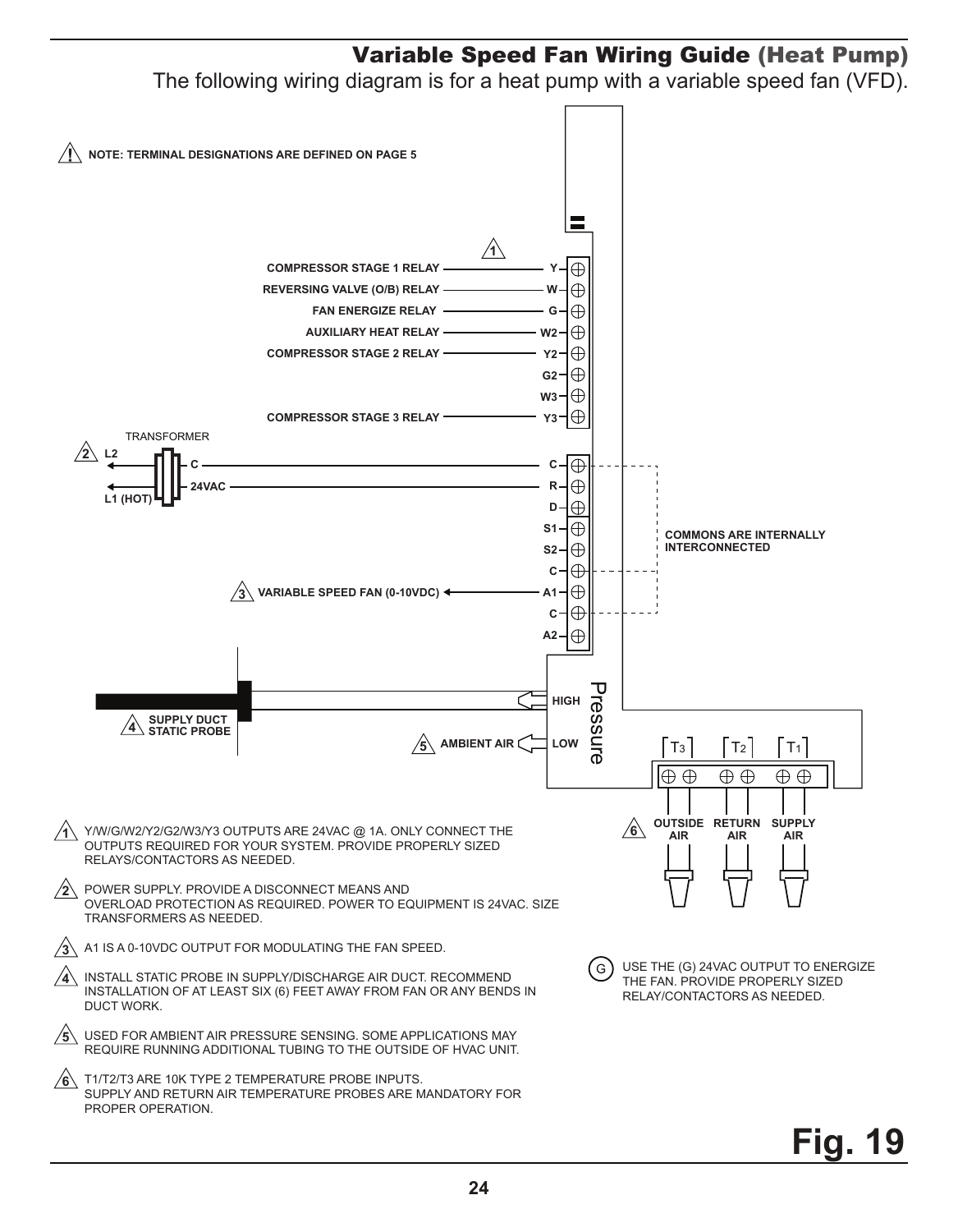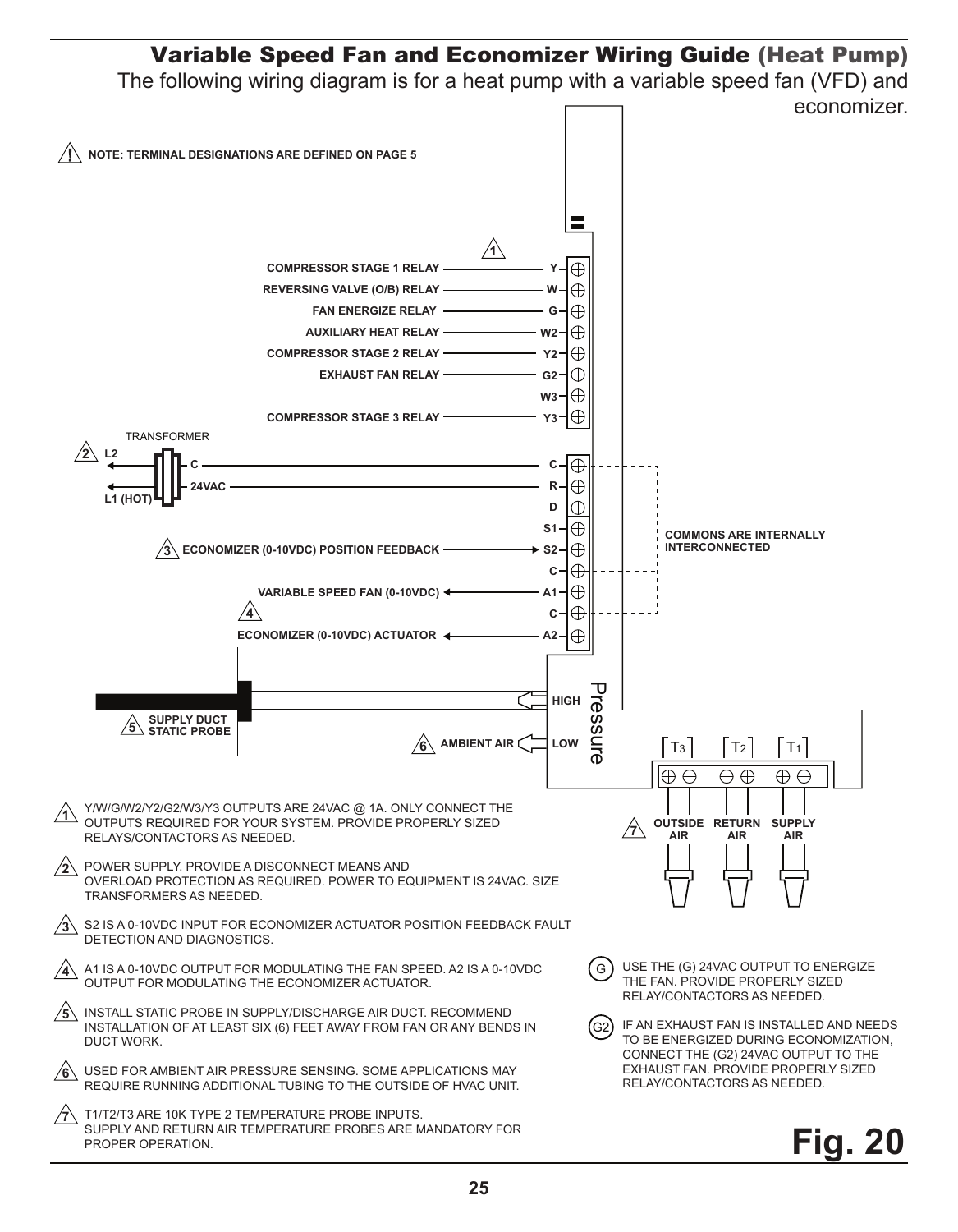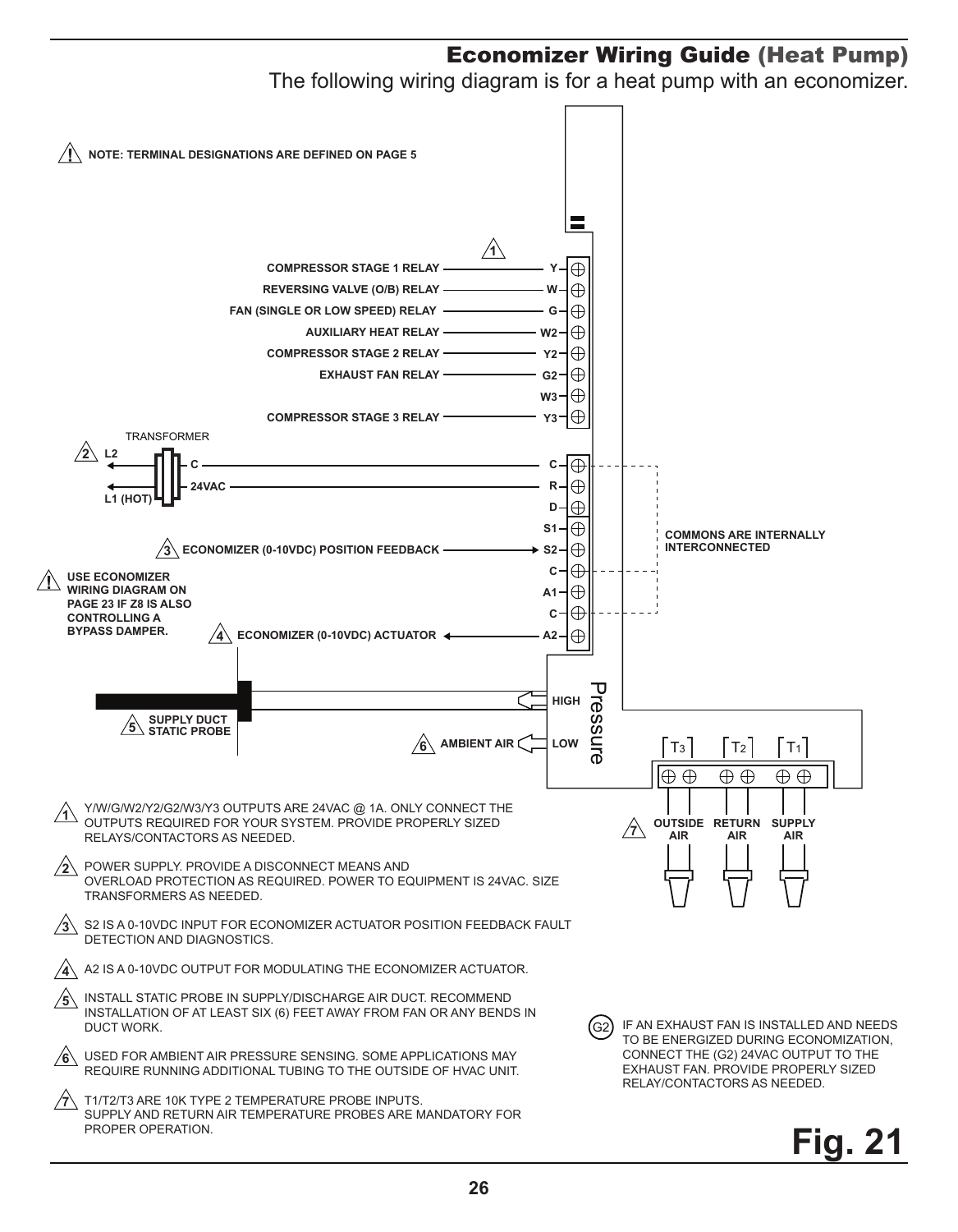#### Boiler Wiring Guide

The following wiring diagram is for energizing a boiler.

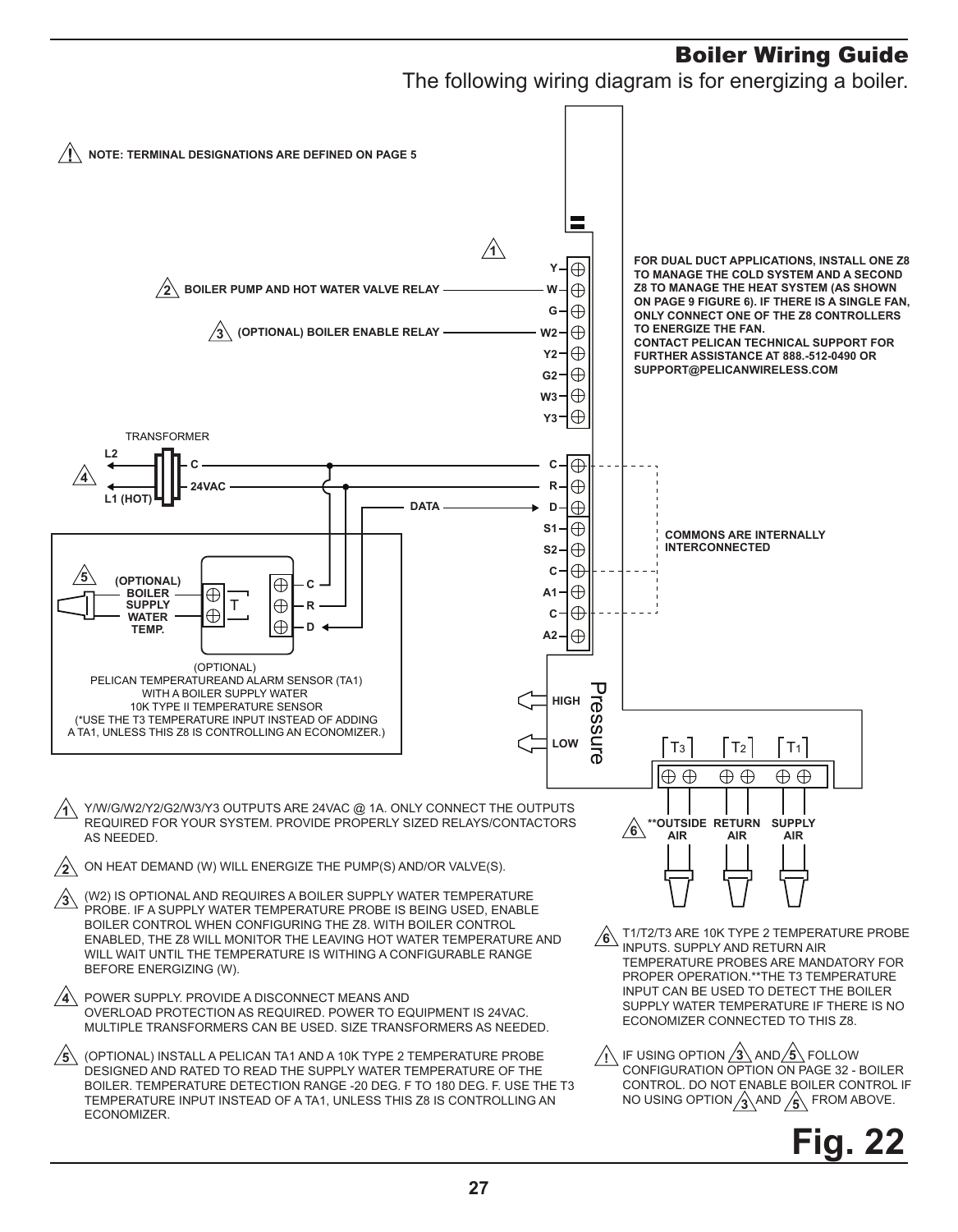# **Configuration**



#### **PELICAN WEB APP 1**

To configure a new Pelican Z8, navigate to your building's Pelican Web App through any web browser (Google Chrome, Apple Safari, Microsoft Edge, etc.). All configuration is done through your Pelican Web App. To create a Pelican Web App you will need a Pelican Gateway (GW400). For further information on the Pelican Gateway (GW400) visit www.PelicanWireless.com.



**SERIAL NUMBER**<br> **Each Pelican Z8 has a unique identif**<br> **Alumber recorded, find the new notifical** Each Pelican Z8 has a unique identification serial number. This serial number can be found on the front of the Z8's Wireless Antenna. With the Serial Number recorded, find the new notification on your Pelican Web App which matches the serial number on the Z8's Wireless Antenna. Press configure.

If no new notification is found, select Admin and identify if the new Z8 is on your Pelican Web App. If the Z8 is not found under Admin, then the Z8 is unable to communicate with the wireless gateway. Go to Page 22 for Troubleshooting.



## **SYSTEM CONFIGURATION OPTIONS**<br>The following flow chart illustrates Z8 configuration options.

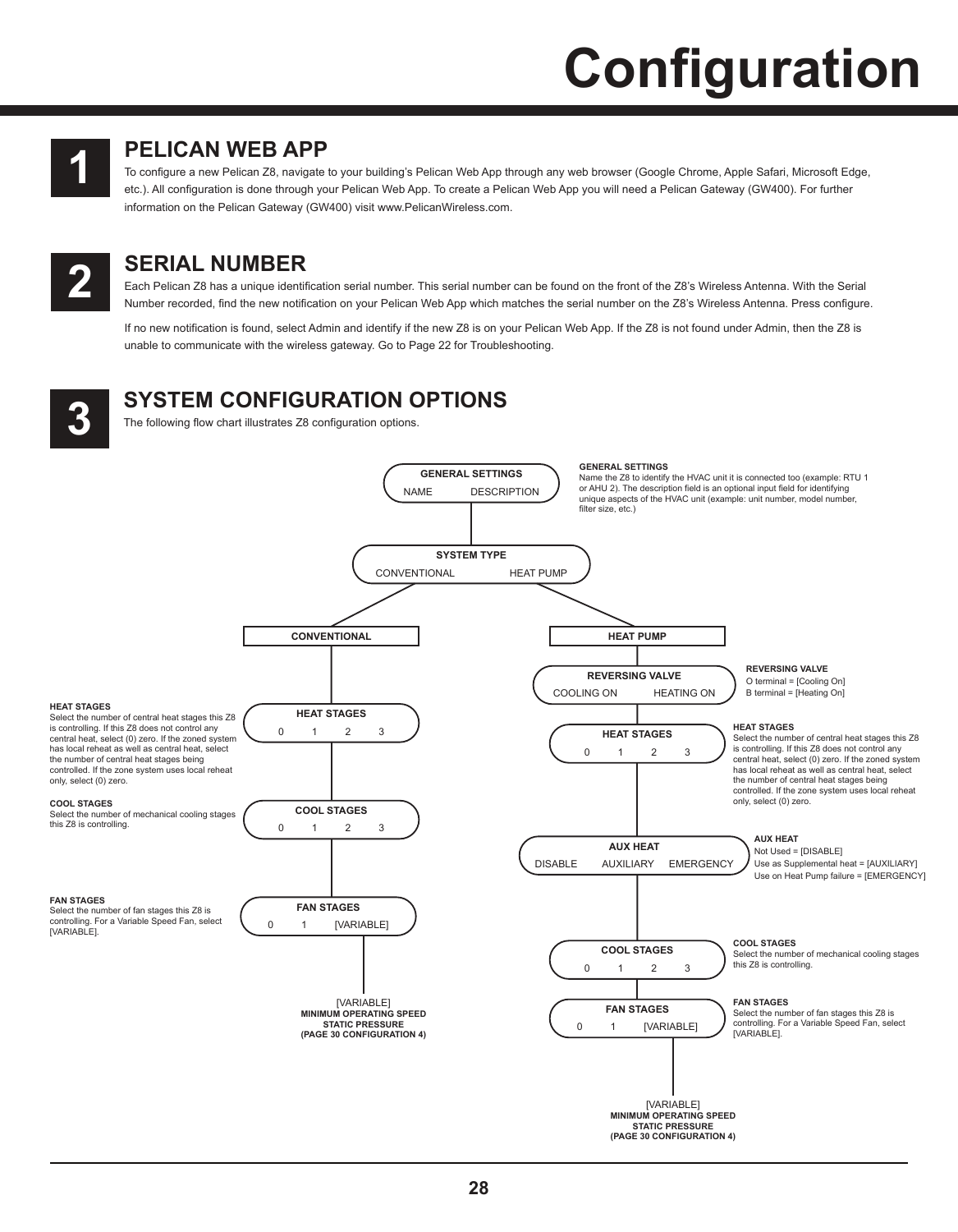## **STATIC MANAGEMENT CONFIGURATION OPTIONS**<br>The following flow chart illustrates Z8 static configuration options.



to meet energy codes. Check with your local and State codes to determine if this is required for your installation.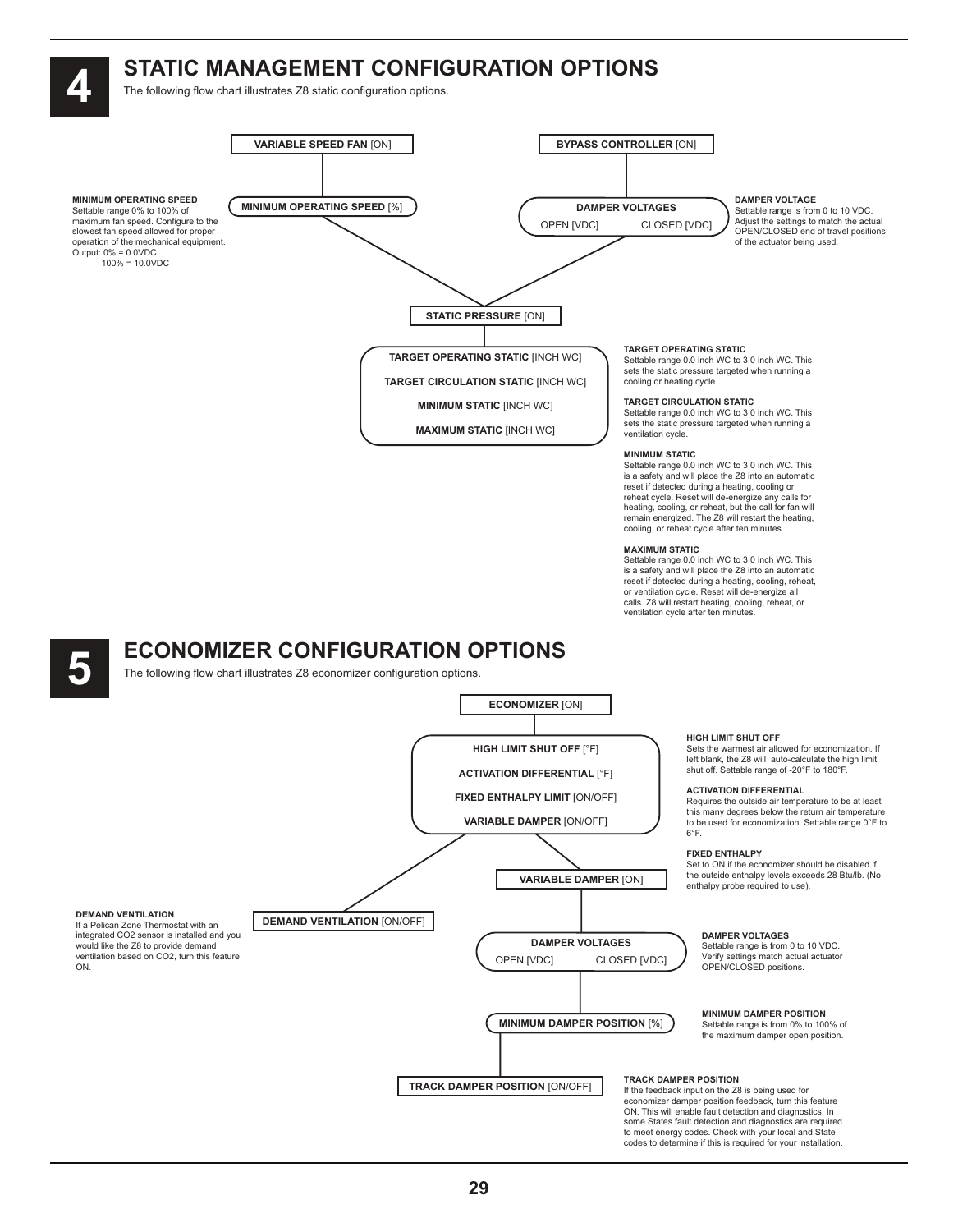#### **7 BOILER CONFIGURATION OPTIONS**

By enabling boiler control you are instructing the Z8 to use (W2) as a boiler enable output. With this feature active, the Z8 will NOT energize (W) until it detects the boiler's supply water temperature to be within a specified range. This feature requires the Z8 to be able to read the boiler's hot water supply temperature. Reference the boiler installation guide on page 27 of this document and contact Pelican Technical Support for further assistance.



#### **8 INPUT SENSOR CONFIGURATION OPTIONS**

The following flow chart illustrates Z8 input sensor configuration options.

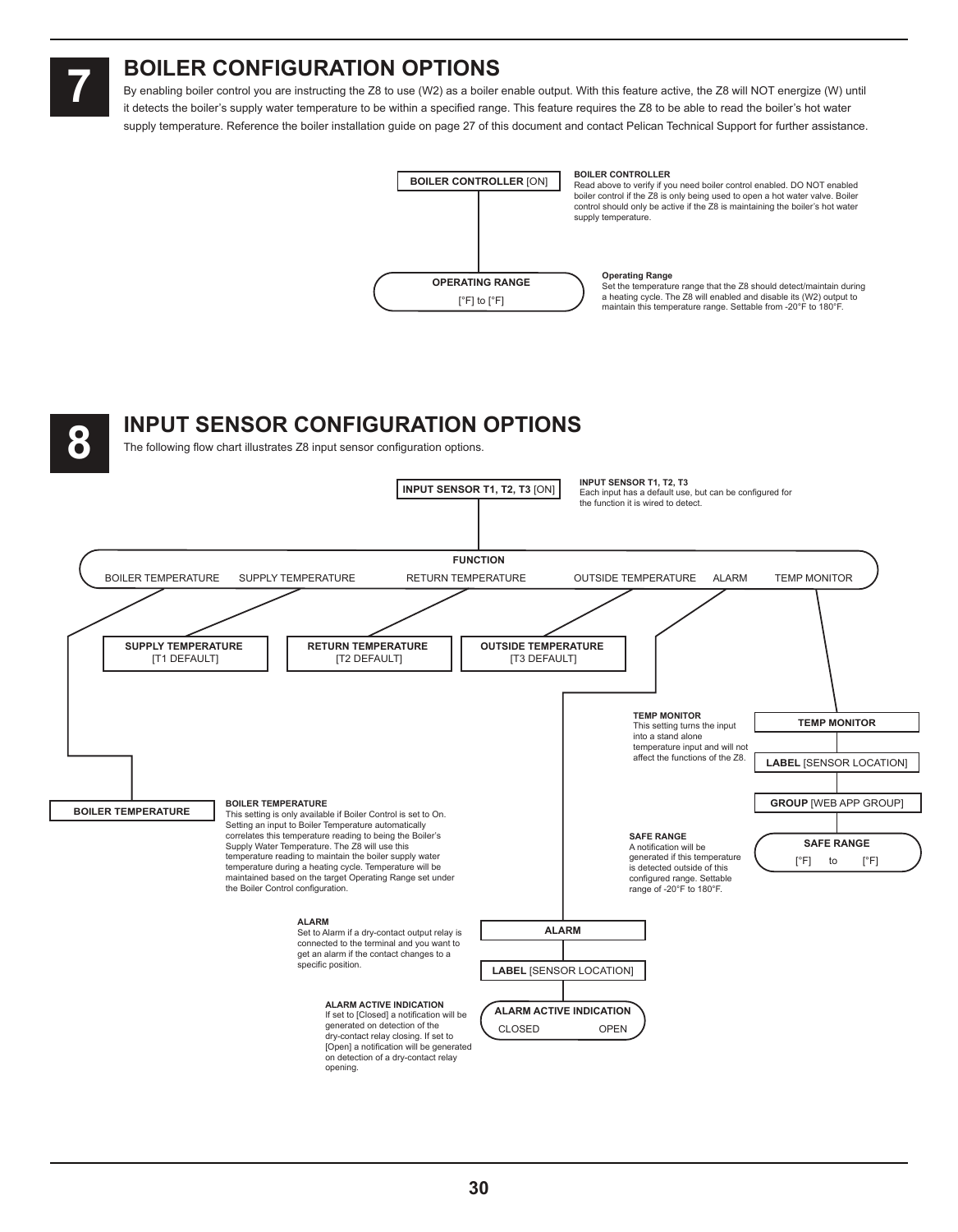# **Z8 Troubleshooting**

#### **Troubleshoot Internet Status and Wireless Signals**



#### **TROUBLESHOOT Z8 CONTROL OUTPUTS**

ON YOUR PELICAN SITE MANAGER YOU CAN TEST THE SIGNAL OUTPUTS OF THE Z8 TO PROVIDE IMMEDIATE FEEDBACK THAT EACH OF THE Z8's OUTPUTS ARE CONTROLLING THE CORRECT INSTALLED EQUIPMENT.

THESE OPTIONS LET YOU MANUALLY TURN ON AND OFF THE CONTROL SIGNALS. IT ALSO ALLOWS YOU TO DYNAMICALLY ADJUST ALL 0-10VDC OUTPUTS FOR TESTING A VARIABLE SPEED FAN, MODULATING BYPASS DAMPER ACTUATOR, AND MODULATING ECONOMIZER DAMPER. WHEN TESTING 0-10VDC OUTPUTS SET VFD, BYPASS AND ECONOMIZER CONTROL TO "OFF".

**IMPORTANT: THE SIGNAL OUTPUT CONTROL IS A MASTER OVERRIDE FEATURE. ALWAYS MAKE SURE SYSTEMS ARE OFF BEFORE ACTIVATING A MANUAL SIGNAL OUTPUT ADJUSTMENT. WHEN FINISHED TESTING SET ALL OUTPUTS BACK TO THE POSITION THEY WERE ORIGINALLY IN.**